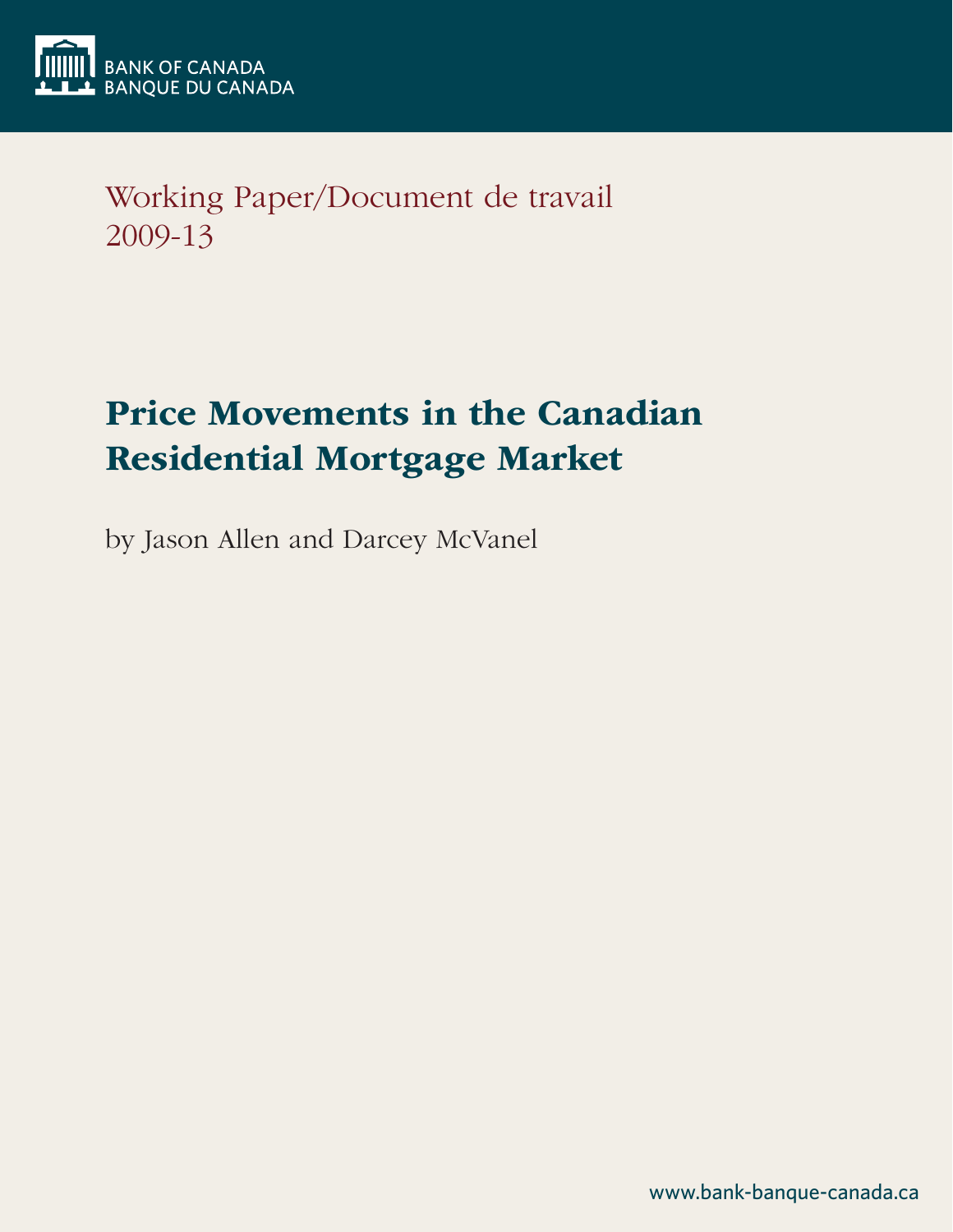Bank of Canada Working Paper 2009-13

April 2009

## **Price Movements in the Canadian Residential Mortgage Market**

**by**

#### **Jason Allen and Darcey McVanel**

Financial Stability Department Bank of Canada Ottawa, Ontario, Canada K1A 0G9 jallen@bankofcanada.ca dmcvanel@bankofcanada.ca

Bank of Canada working papers are theoretical or empirical works-in-progress on subjects in economics and finance. The views expressed in this paper are those of the authors. No responsibility for them should be attributed to the Bank of Canada.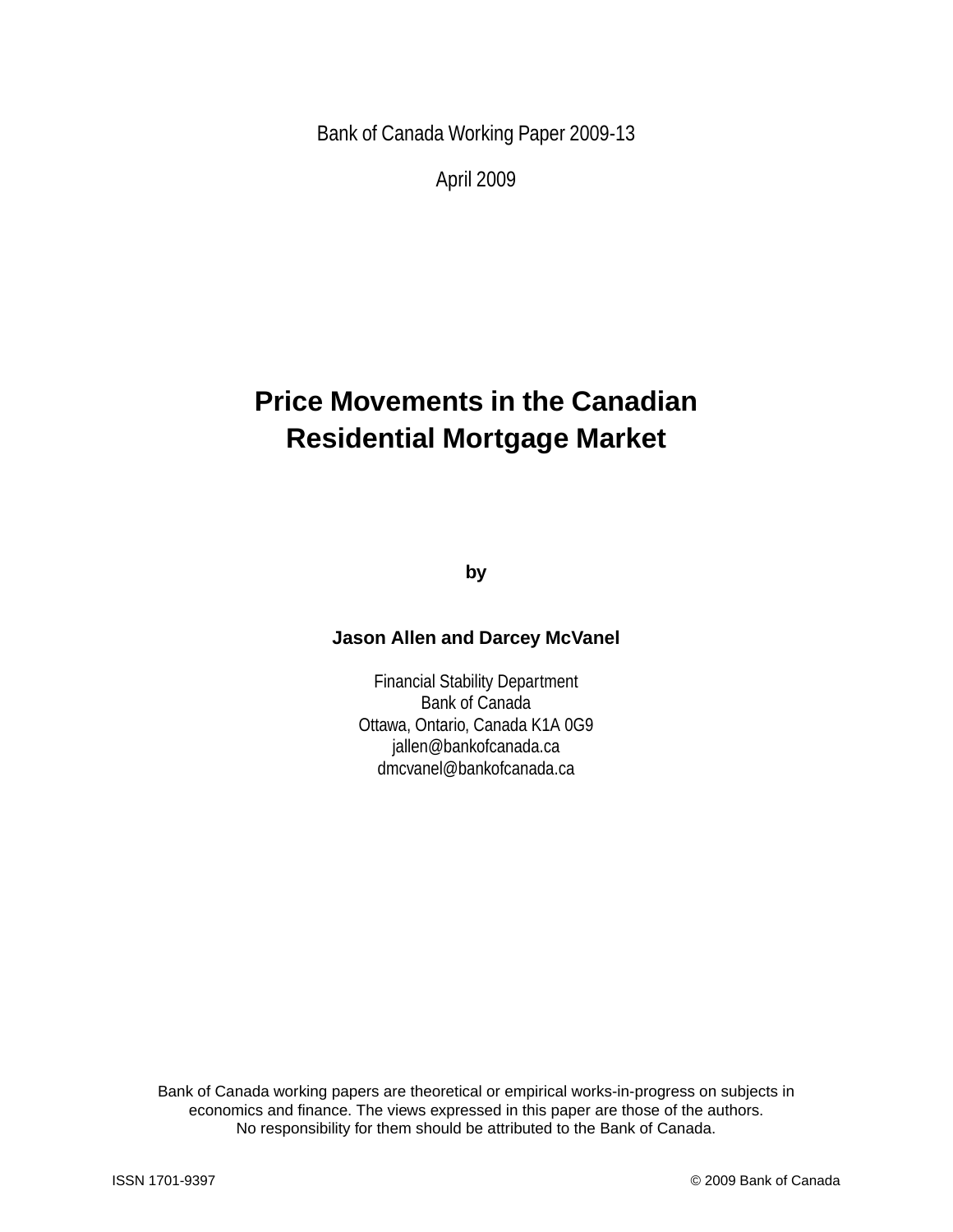## **Acknowledgements**

We are especially grateful to Allan Crawford, Jim Day, Toni Gravelle, Césaire Meh, Yaz Terajima, and Greg Tkacz for their insightful comments and suggestions. We thank Jiyoung Park and Ksenia Bushmeneva for excellent research assistance, Glen Keenleyside for editorial assistance, and Micheline Roy for help collecting data.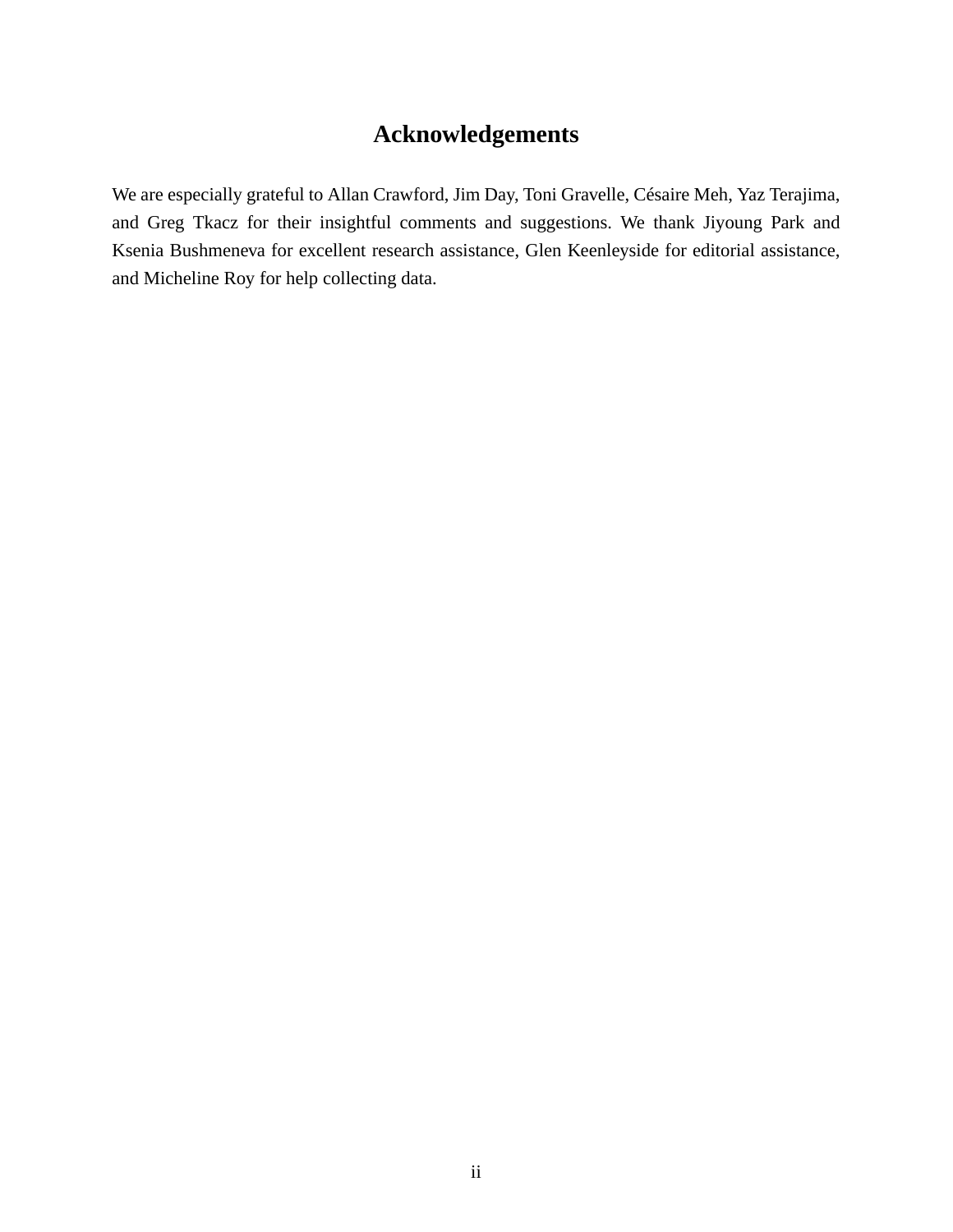#### **Abstract**

The authors empirically analyze the price-setting behaviour of the major Canadian banks in the residential mortgage market over the period 1991–2007. They use weekly posted prices of the major mortgage providers to study the degree of competition in mortgage price setting. Their results suggest that the residential mortgage market is imperfectly competitive. They find distinct price leaders and that, as market concentration increases, so does price dispersion – helped by the increased use of discounting from posted prices. The authors also find that, although banks' passthrough of input price changes to mortgage prices is complete in the long run under reasonable assumptions regarding discounting, there exists some level of pricing asymmetry in the short run.

*JEL classification: G2, D4 Bank classification: Financial institutions; Financial services*

### **Résumé**

Les auteurs analysent empiriquement les pratiques des grandes banques canadiennes en ce qui concerne l'établissement des prix sur le marché des prêts hypothécaires à l'habitation au cours de la période 1991-2007. Pour évaluer le degré de concurrence dans la détermination de ces prix, ils utilisent les taux – publiés chaque semaine – des principaux prêteurs hypothécaires. Leurs résultats semblent indiquer que le marché des prêts hypothécaires à l'habitation est imparfaitement concurrentiel. Les auteurs observent une nette présence de chefs de file en matière de prix et notent que, à mesure que le marché devient plus concentré, la dispersion des prix augmente, favorisée par l'octroi accru de rabais par rapport aux taux publiés. Ils constatent également qu'il existe une certaine asymétrie dans l'établissement des prix à court terme même si, à long terme, les banques répercutent complètement les variations du prix des intrants sur leurs taux hypothécaires, selon des hypothèses raisonnables quant aux rabais consentis.

*Classification JEL : G2, D4 Classification de la Banque : Institutions financières; Services financiers*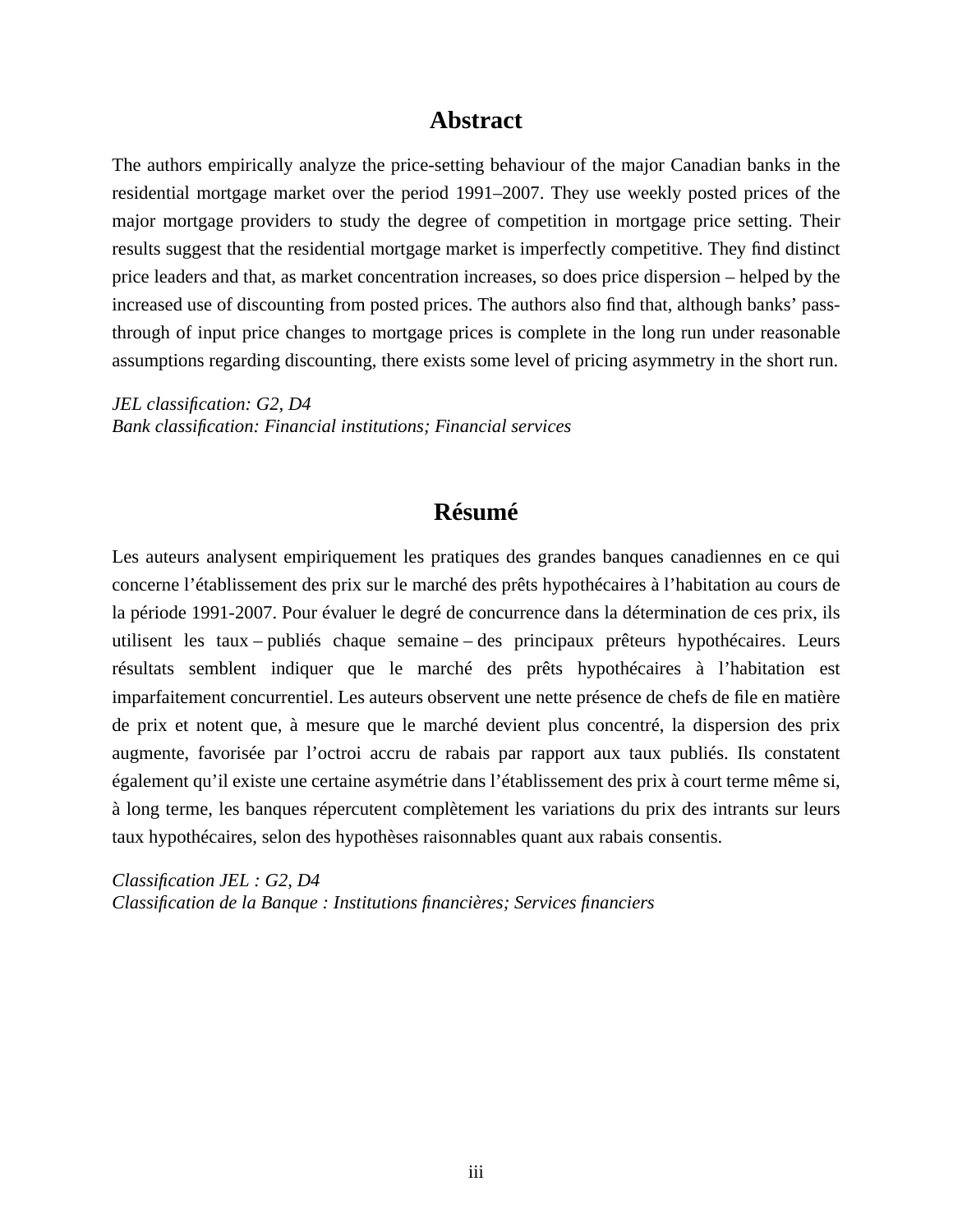## 1 Introduction

Most studies find that the Canadian banking industry is monopolistically competitive (Bikker, Spierdijk, and Finnie (2006), Allen and Liu (2007)). This implies that banks have some degree of market power regarding the prices of services they sell. Since mortgages are an important product for Canadian banks (representing around 31 per cent of total income) and the largest liability of Canadian households (representing almost 70 per cent of total debt), it is interesting to examine how competitively banks set residential mortgage rates.

In this paper, we empirically analyze the competitiveness of major Canadian banks' residential mortgage rate-setting behaviour over the 1991 to 2007 period. We use a new micro dataset consisting of individual banks' posted mortgage rates to study this price-setting behaviour. In doing so, we analyze the determinants of Canadian mortgage rates and find that they have changed since previous papers were published on this subject, such as Caron (1992) and Clinton and Howard (1994). In particular, the role of future interest rate expectations is more significant in our sample than those of earlier periods.

This paper provides the most comprehensive review of competition in the Canadian mortgage market that we are aware of by studying the issues from three perspectives: price leadership, pricing asymmetries, and long run pass-through of capital market rates to mortgage rates. Each of these measures provides some insight into how Canadian banks set prices. Throughout, we relate our empirical findings to theoretical papers on price competition in the banking literature and suggest further avenues of research on mortgage markets.

First, we use a discrete choice framework, similar to that of de Haan and Sterken (2006), to look for evidence of price leadership, or whether some banks systematically react to movements in input costs more quickly than other banks. Berger (1995) argues that dominant banks are able to set pricing less competitively, which may manifest itself in higher, more rigid, and asymmetric prices. It would likely be in the best interest of other banks to follow the dominant's bank's pricing strategy, so a clear price leadership relationship in conjunction with those indicators would probably imply imperfect competition. We find some evidence of price-leadership from the banks that have the largest share of the mortgage market, on average, over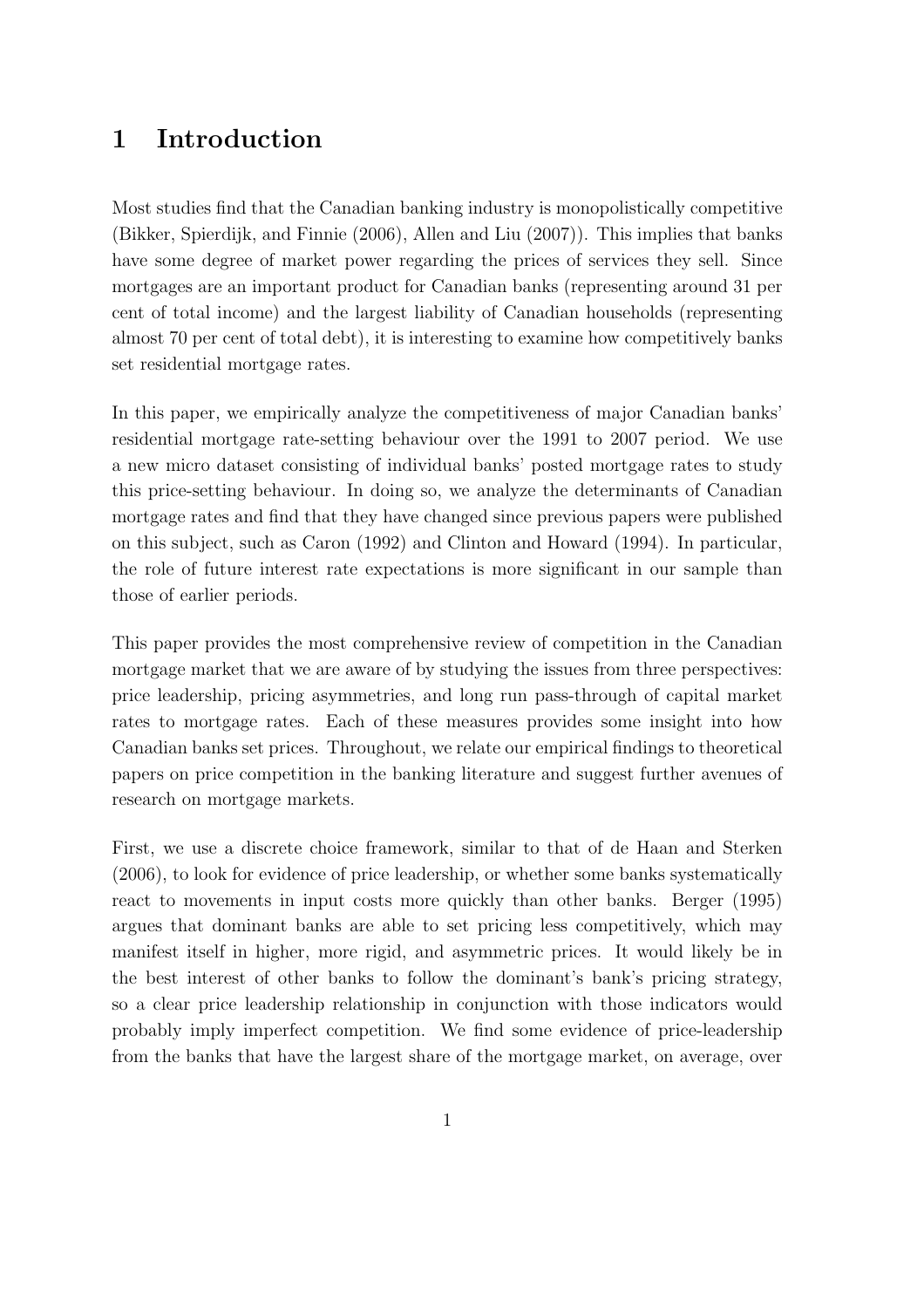our sample period.

Second, we consider the size of banks' markups and whether changes in capital market rates are fully passed through to mortgage rates in the long run. It is important for central banks to understand the degree of pass-through, since this will help them judge the required magnitude of monetary policy actions. Higher markups for a particular bank may signal either that it has market power or that it is less efficient and faces higher funding costs. Higher markups combined with lower pass-through likely, but not necessarily, indicate that a bank has market power. The work of Kashyap and Stein (2000) indicates that lower pass-through can be the result of a bank being highly liquid and well capitalized, which allows it to smooth rates and react less to monetary policy than other banks. We examine how mortgage rates react to different capital market rates - the Bank Rate, Bankers' acceptance rate, short- and longterm treasury bill rates, and government bond rates. When we base our analysis on posted mortgage rates, we find that long run pass-through is incomplete, and that banks with the highest markups and lowest pass-through are the dominant banks in the mortgage market, although the differences across banks do not appear to be economically important.<sup>1</sup> When we take mortgage discounting into account, which we argue produces a more meaningful, though more difficult, measure of pass-through, we find that pass-through is complete.

Lastly, we test whether changes in fixed residential mortgage rates feature asymmetry - that is, whether cost increases are passed through more quickly than cost decreases, and whether banks adjust mortgage rates upwards more quickly than downwards to reach equilibrium. Asymmetries that favour the lender may signal imperfect competition. Specifically, if the market is concentrated, if banks have market power, or if consumers face search costs, banks may pass on increases in input costs more quickly than cost decreases to mortgage rates. Asymmetries may also simply result from the fact that Canadian mortgage rate offers are guaranteed for up to 120 days, so that the borrower will receive the lowest of the guaranteed rate and the rate prevailing at the time the loan is taken. Cooper (1986) finds that this type of pricing policy can lead firms to pass on cost increases more quickly than cost decreases. On the other hand, banks encounter moral-hazard and adverse-selection problems when raising rates, because by doing so they narrow the pool to riskier borrowers. Banks may therefore

<sup>&</sup>lt;sup>1</sup>This is true for the 5-year mortgage, which is the most popular mortgage term in Canada. For the much less popular 3-year mortgage, one of the price leaders actually had the lowest markup and highest pass-through.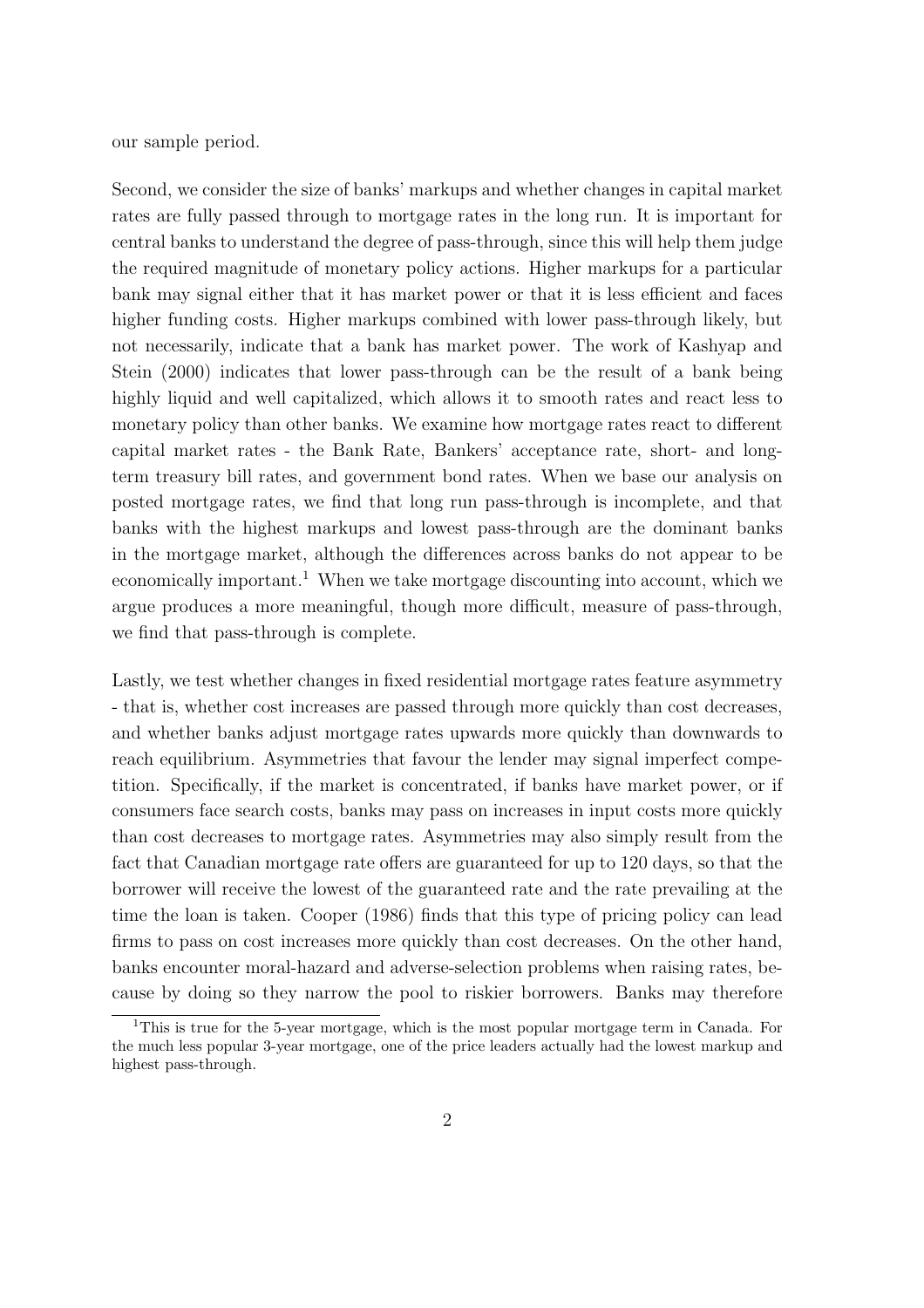be reluctant to raise rates when faced with a temporary cost shock. We find some evidence that banks pass on cost increases more quickly than cost decreases.

Our findings generally support the conclusion that the price setting behaviour of the major Canadian banks is imperfectly competitive. Specifically, the dominant banks act as price leaders to the other banks, and all banks induce search frictions by posting prices that differ from transactions prices. While pass-through of funding costs to effective mortgage rates appears to be complete, banks display some asymmetry in the timing of the pass-through.

This paper is organized as follows. In section 2 we discuss the structure of the Canadian mortgage market. In section 3 we report our empirical analysis of price movements in the Canadian mortgage market. We examine price leadership, the interest rate channel of the monetary transmission mechanism, and pricing asymmetry using weekly posted mortgage rates of Canada's most important mortgage lenders and a variety of market rates. Section 4 concludes.

## 2 The Canadian Mortgage Market

At the end of 2007, the size of the Canadian mortgage market was \$818 billion, representing approximately one-third of total credit outstanding. The mortgage market is dominated by the six largest Canadian commercial banks, whose combined market share, shown in Figure 1, increased from 39 per cent at the start of our sample to 65 per cent by 2007.<sup>2</sup> The increase in market share was largely the result of the major banks acquiring trust companies over the 1992 to 2000 period.

As market concentration increased, so did price dispersion. The coefficient of crosssectional variation of the 5-year mortgage terms across all banks in our sample (Figure 2) and for the big six (Figure 3) increased substantially over our sample period.<sup>3</sup> The dispersion in mortgage rates allows us to study price-leadership.

<sup>2</sup>The six largest banks by asset size (the big six) are: the Bank of Montreal (BMO), CIBC (CIBC), National Bank (NAT), RBC Financial Group (RBC), Scotiabank (BNS) and TD Bank Financial Group (TD).

<sup>&</sup>lt;sup>3</sup>The coefficient of variation is slightly misleading, because in the post-2000 period a "no haggle" mortgage (where the posted rate equalled the transactions rate) was offered from November 2002 to August 2004 (TD) and from March 2005 to May 2006 (BMO).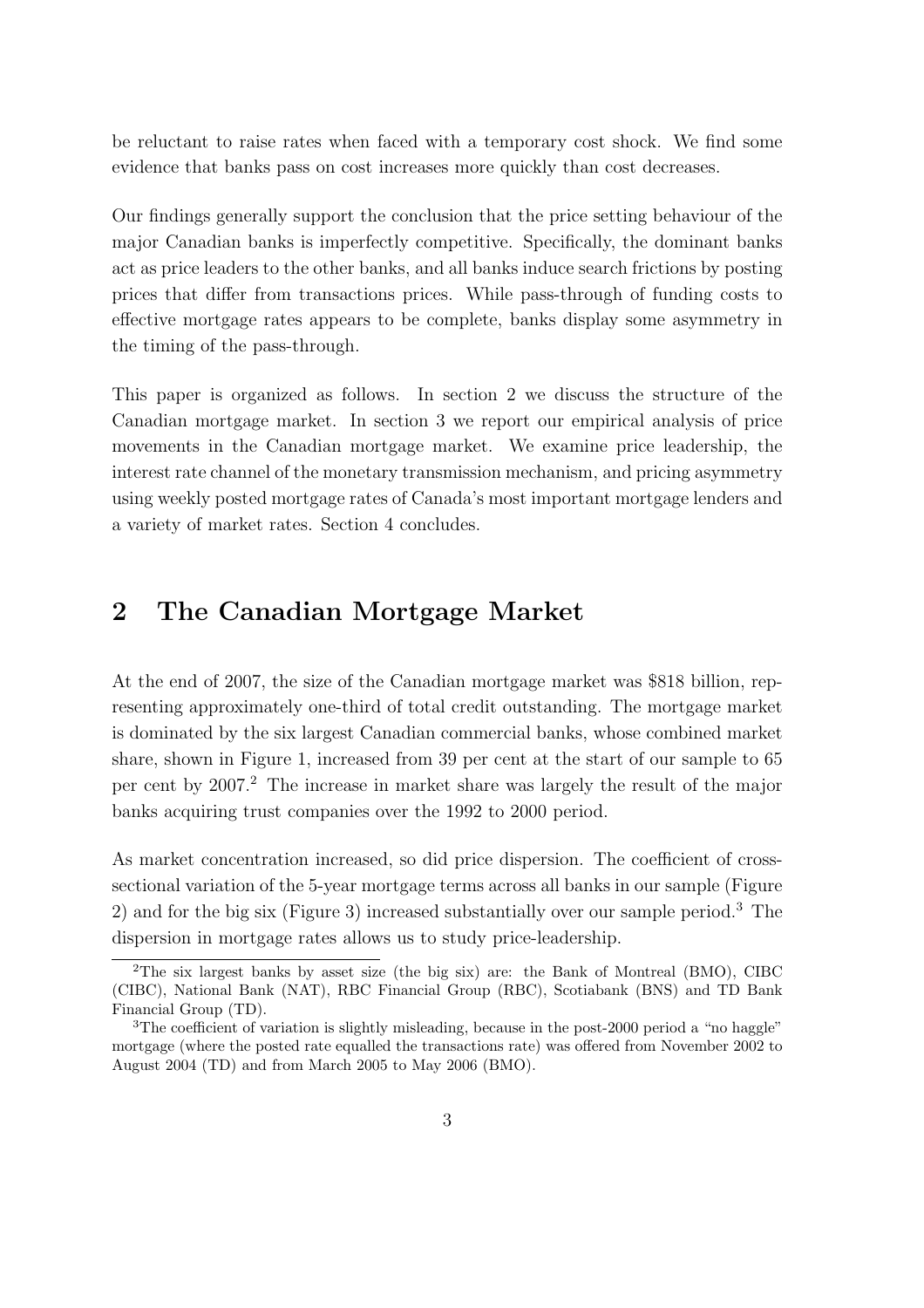Five of the six major banks have extensive operations across Canada, whereas National Bank's operations are located primarily in the province of Quebec. The major banks set pricing nationally by posting a mortgage rate that applies to borrowers across the country. This means that we cannot analyze how the degree of competition in individual local markets affects major banks' rates in those markets.

Historically, a large majority of Canadian mortgages have had fixed 5-year terms. While we do not have data on the shares of various mortgage products throughout our entire sample period, the Canadian Financial Monitor Survey, conducted by Ipsos Reid indicates that 63 per cent of mortgages held by households surveyed between 1999 and 2007 had a fixed 5-year term, while 5 and 12 per cent had mortgages with one- and 3-year terms, respectively.

In the early 1990s, some high-quality borrowers started receiving discounts on posted mortgage rates, meaning that the rate paid by some borrowers (the effective rate) was lower than the posted mortgage rate. Our estimates of mortgage rate discounts are based on an exponentially smoothed version of survey information and anecdotal evidence from banks and mortgage brokers. Discounts are believed to have increased from approximately 25 basis points in the early 1990s to around 125 basis points at the end of our sample. Discounts received by individual borrowers likely depend on factors such as credit score, age, mortgage term and loan amount, and the customer's relationship with the bank. We believe that the spread between effective mortgage rates and banks' funding costs has actually remained stable as mortgage rate discounts increased (see Traclet (2005)).

The very fact that mortgage rates tend to be discounted suggests that mortgage pricing is imperfectly competitive. Specifically, the practice of posting rates that exceed actual transactions rates impedes price discovery and increases consumer search costs. See the seminal paper by Stigler (1961) or the recent paper by Raskovich (2007) for an example of bargaining discounts on posted prices. Furthermore, absent differences in borrower riskiness, transactions rates should be the same for different customers under perfect competition. This is not the case in the Canadian market. As noted by the Canadian Mortgage and Housing Corporation (CMHC (2005)), "Rate discounts tend to be larger for lower-risk, asset-rich borrowers living in highly competitive markets."<sup>4</sup>

<sup>&</sup>lt;sup>4</sup>An argument can be made that, over our sample period, the widespread adoption of mortgage broker services by mortgage seekers has lowered the search frictions caused by high posted rates.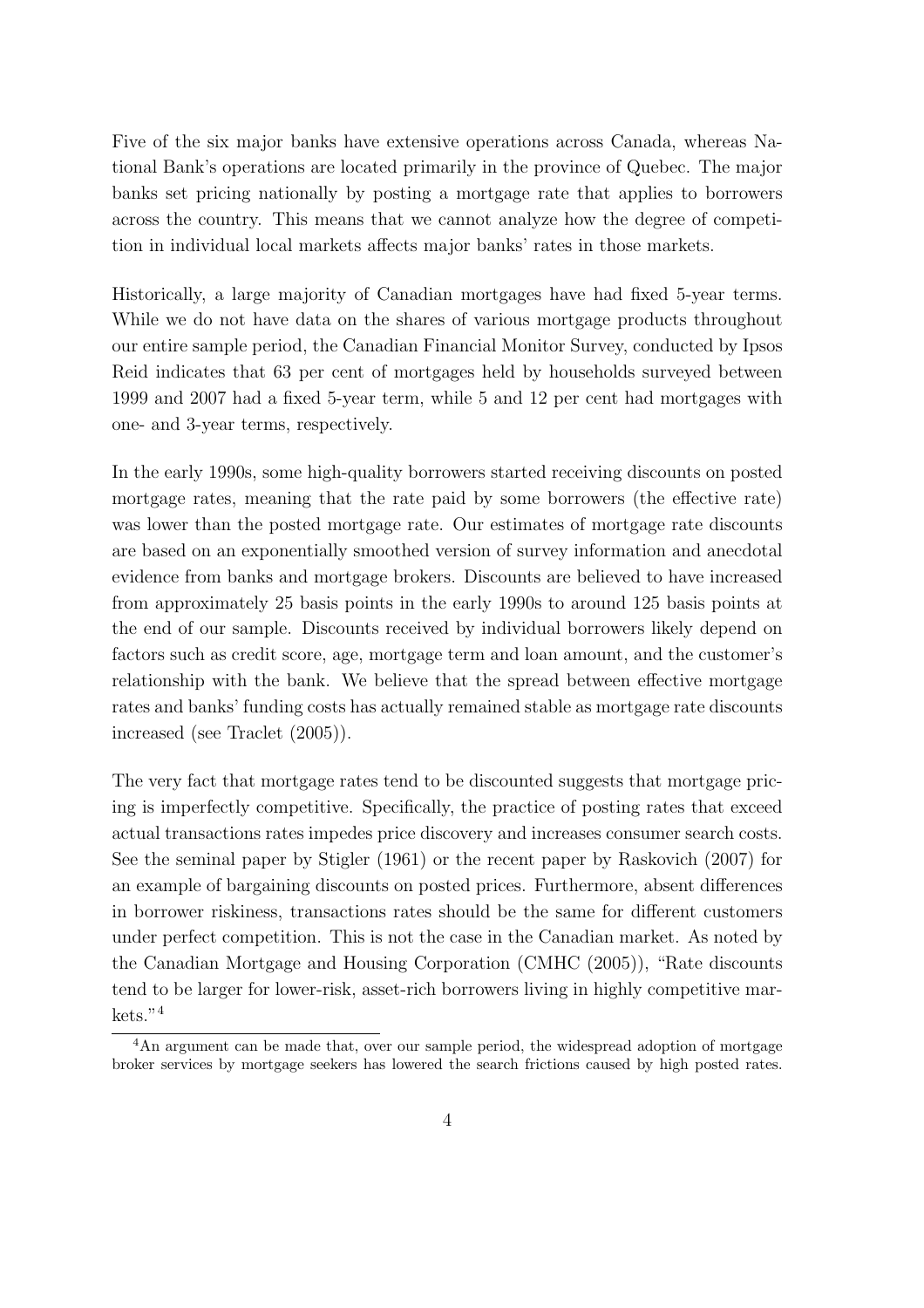Depending on the question, we use posted and/or discounted mortgage rates for our analysis. We use posted rates for price-leadership, because we are interested in the signal given by mortgage rate changes. We use our estimate of discounted rates, where possible,<sup>5</sup> for the analysis of pass-through, because we are interested in how changes in banks' funding costs are passed onto effective mortgage rates (which is more important, from a monetary policy perspective, than the signal given by the posted rate).

## 3 Empirical Analysis

Our empirical analysis is conducted using weekly posted rates by the six largest Canadian banks for the period January 1991 to June 2007. Approximate mortgage rate discounts are applied in certain parts of the analysis. Posted mortgage rate data were collected every Wednesday from the Globe  $\mathcal{B}'$  Mail newspaper archives. The big six banks currently represent around 65 per cent of the mortgage market share and are therefore considered the major firms in the industry. The banks offer a variety of fixed mortgage rates, ranging from 6 months to 10 years.<sup>6</sup> The 10-year rate began to be offered only in October of 1996 by four of the big six. A fifth bank started offering a 10-year rate in March 1999. We therefore exclude it from this analysis. We also exclude the 6-month rate for similar reasons. Finally, since our focus is on fixed mortgage rates, we exclude variable mortgages, which have only recently become popular. Future work might want to consider variable rate mortgages as their market share relative to fixed-rate mortgages have recently increased.

Since brokers theoretically have access to many lenders they can offer a better rate, thereby enhancing competition. This may be true for a certain class of borrowers, just as above, but there remains substantial variation in who receives a discount and the level of the discount.

<sup>&</sup>lt;sup>5</sup>The discount estimate is available only for the 5-year mortgage rate and not for other, less popular terms.

 $6$ Occasionally, some Canadian banks have offered a 25-year mortgage rate, but, unlike the U.S. experience, mortgage terms in Canada are relatively short.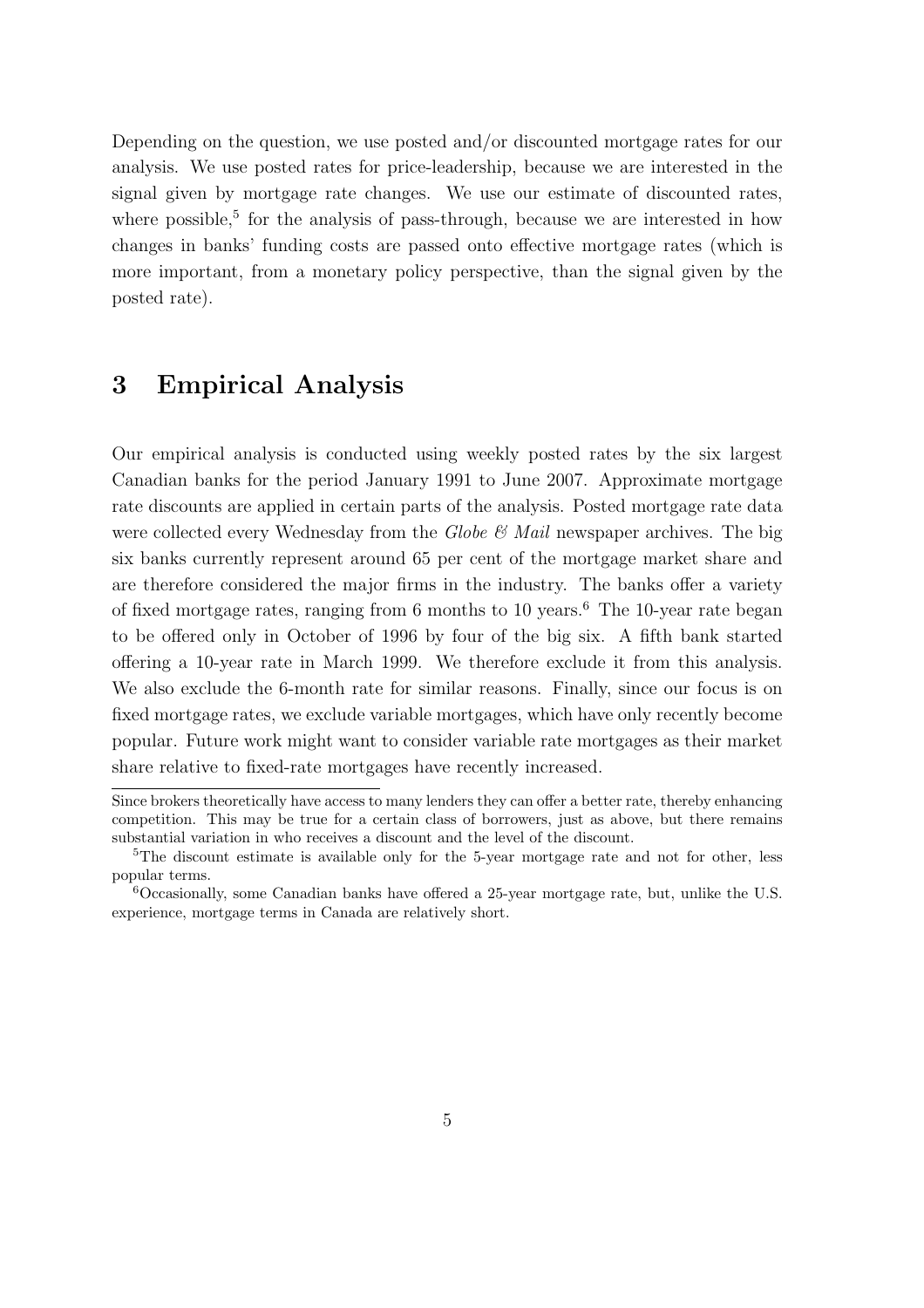#### 3.1 Price leadership

The only paper we are aware of that studies price-leadership in the mortgage market is by de Haan and Sterken (2006). They hypothesize that the dominant bank is likely to show little or no sensitivity to the pricing decisions of other banks, and that non-dominant banks would react to this by not changing their price until the dominant bank does. de Haan and Sterken (2006) expect that there will not be a systematic price leader in a perfectly competitive market, but that the market would deviate from perfect competition if there were a systematic price leader. While they find a price leader in the Dutch mortgage market, they also find that banks set rates competitively using the Coccorese (2005) conjectural variation model.

Table 2 shows the distribution of weekly price changes in the Canadian residential mortgage market for the 1-, 3- and 5- year rates. Most of the time (between 63 and 66 per cent depending on the term), prices do not change. When prices do change, between 13 and 16 per cent of the time all six banks move, between 6 and 8 per cent of the time, only one bank moves. We are interested in analyzing whether some banks always move first and who follows.

The modelling approach is a standard discrete choice framework. Every week, a bank has three choices: maintain the previous week's rate, lower the rate, or increase the rate. This choice can be written as follows:

$$
C_{i,t} = \alpha r_{i,t-1} + \sum_{j \neq i} \beta_j r_{j,t-1} + \lambda r_{M,t-1},
$$
\n(1)

where  $C_i$  is the choice of bank i, either neutral (0), up (1), or down (-1);  $r_{i,t-1}$  is bank i's posted rate at  $t-1$ ;  $r_{j,t-1}$  is bank j's posted price at  $t-1$ ; and  $r_M$  is the market rate. The market rate is meant to capture the cost of funding for banks. If the cost of funding increases (decreases), banks will increase (decrease) the rate at which they will lend. We consider four alternatives for the market rate: the rate at which the Bank of Canada will lend funds to financial institutions for one day (the Bank Rate), the 90-day Bankers' acceptance rate (90-d BA), the 3-month and 1-year Treasury Bill rates (T-bills), and three different government bond rates (the bond rate that we use depends on the mortgage term, and proxies banks' funding costs). We also adjust the bond rate using the swap rate, meaning that we are using a swap-adjusted rate. Table 1 reports the correlation matrix for the Bank Rate, T-bill rates and the 3-, 5-,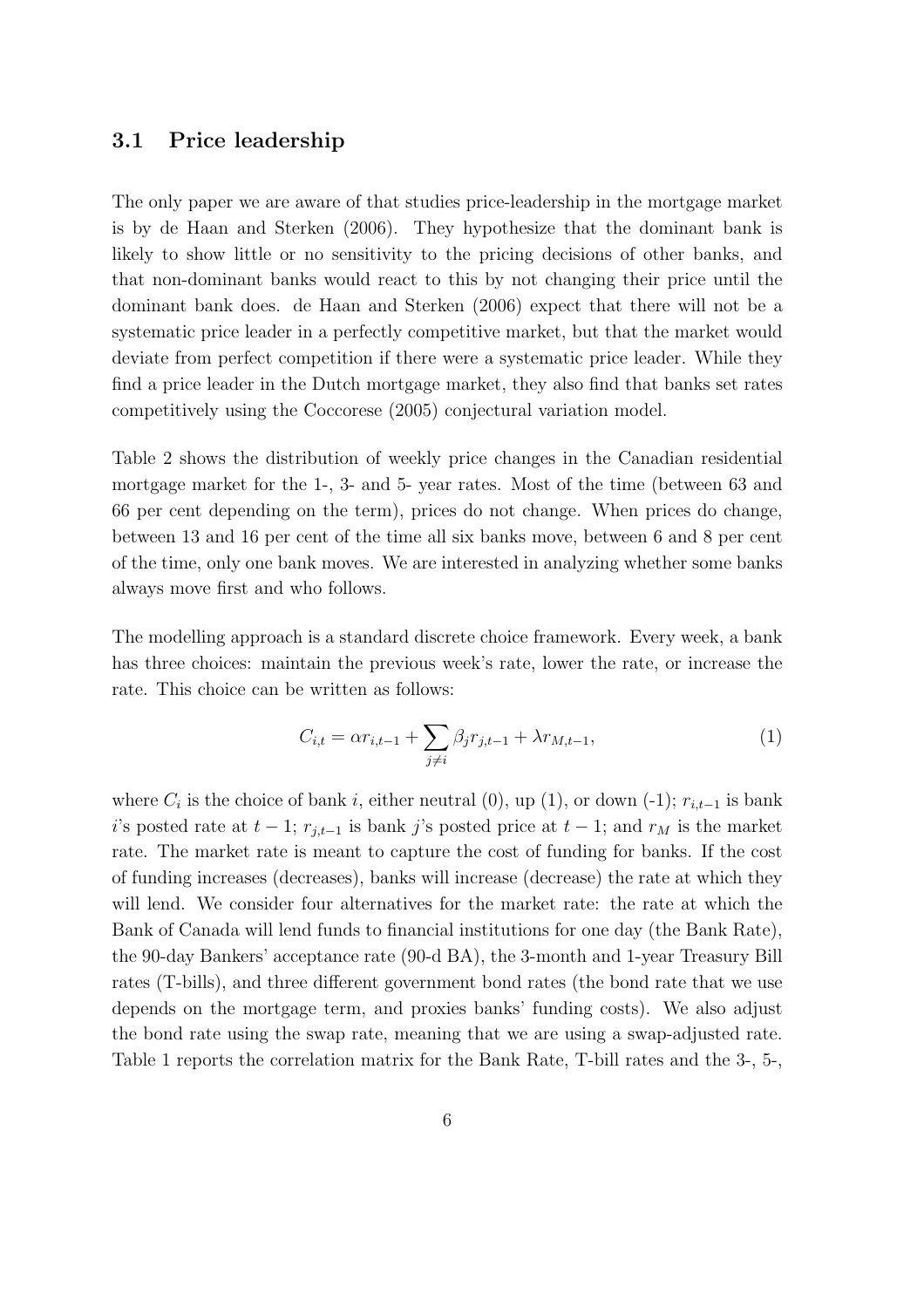and 10-year bond rates. The correlation between the Bank Rate, T-bill rates, and the bond rates is relatively high. Figure 4 shows the swap rate plotted against the 5-year Government of Canada bond rate. Because banks hold short-term liabilities (deposits) and long-term assets (mortgages), there is a maturity mismatch. Banks therefore use swaps to hedge their position. The T-bill rates typically move according to the market's belief about the Bank Rate.<sup>7</sup>,<sup>8</sup>

The main coefficients of interest in equation (1) are  $\lambda$  and  $\beta_j$ . The first should be positive if mortgage rate changes follow the market rates. If bank  $i$  follows bank  $j$ , then  $\beta_i$  will be positive. If bank i moves in the opposite direction of bank j, then  $\beta_i$ will be negative. If the banks set their rates independently of each other, then the coefficient will be zero.

We include market rates to test the mechanism whereby they affect administered rates. If the central bank attempts to tighten monetary policy by increasing the borrowing rate and this is not passed on to consumers in the form of higher mortgage rates, then the transmission mechanism is weak or non-existent. Although outdated, Smith (1974) finds evidence that mortgage rates tend to adjust more slowly than other capital market rates. Goebel and Ma (1993) and Allen, Rutherford, and Wiley (1999) find that capital markets and mortgage markets are more integrated post-1980 than pre-1980, and they attribute the level of integration to deregulation. As the swap market developed, bond rates became more closely linked to banks' funding costs at long maturities than other market rates.<sup>9</sup> The bond rate also captures expectations of how the central bank will adjust its Bank Rate. In this sense, bank mortgage rates might move more in line with bond rates than the Bank Rate.

We report results for the 1-, 3-, and 5-year mortgage rates in Tables 3 to 6 using the Bank Rate and T-bill rates, and in Tables 7 and 8 using a swap-adjusted bond rate.<sup>10</sup> For each mortgage term, we estimate an ordered probit model for the whole sample (1991-2007) and two subsamples (1991-2000) and (2001-2007). We divide the

<sup>7</sup>From March 1980 to February 1996, the Bank Rate was actually set as the average yield on the 3-month T-bill plus 25 basis points. Therefore, the causality is reversed in the first part of our sample.

<sup>&</sup>lt;sup>8</sup>None of the ordered probit estimates is statistically significant when using the 30-day rates as proxies for cost of funding. This means that mortgage rates do not follow the 30-day rates in our sample.

<sup>&</sup>lt;sup>9</sup>Note also that this weakened the link between mortgages and guaranteed investment certificates.

<sup>10</sup>Results are nearly identical when we use the 90-day T-bill and 3-month Bankers' acceptance rates instead of the Bank Rate. Accordingly, we do not provide these results.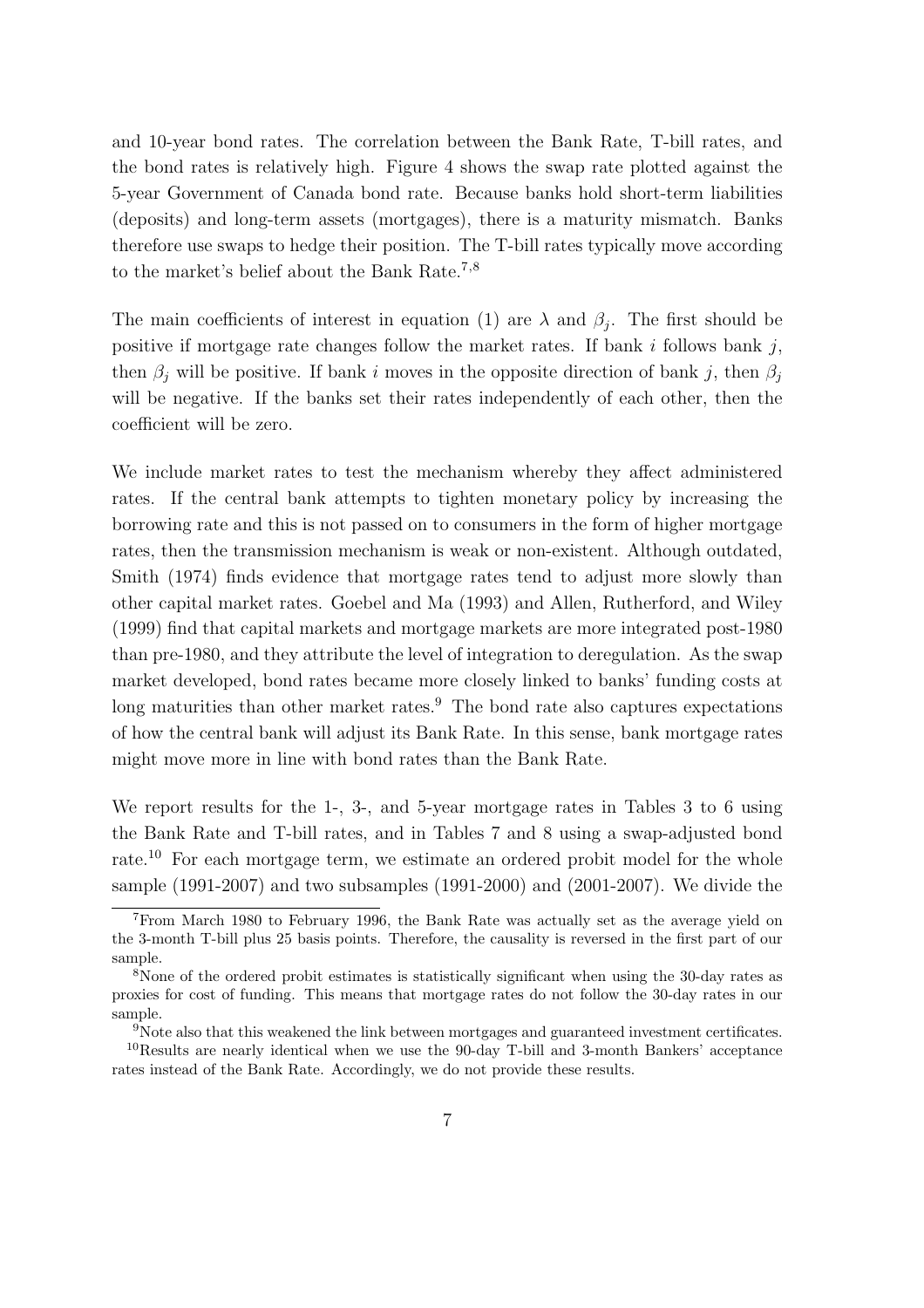sample in 2000, since that is the approximate period when the coefficient of variation in posted prices increased substantially. The end of the year 2000 also coincides with the Bank of Canada implementing fixed announcement dates for its decisions regarding changes in the Bank Rate.

#### 3.1.1 One-year mortgage rates

Results for the 1-year mortgage and Bank Rate, reported in Table 3, suggest that, for the whole sample as well as the first subsample, all of the banks followed the Bank Rate. It is also the case that CIBC and RBC are price leaders. In the post-2000 sample, neither the Bank Rate nor the 90-d T-bill rate are significant. Table 4 reports results for the 1-year mortgage and the 1-year T-bill. Perhaps not surprisingly, given the matched term, the 1-year T-bill rate is a significant leader of 1-year fixed mortgages in all subsamples. The results for the 1-year T-bill rate, therefore, are more aligned with those we find in the following sections using bond rates than with those we find using short-term rates.

#### 3.1.2 Three-year mortgage rates

Results reported in Table 5 for the 3-year posted mortgage rate with the Bank Rate as the market rate are similar to those reported in Table 3. For the whole sample and the first subsample, all the Canadian banks follow the Bank Rate. We also find that CIBC and RBC are price leaders. In the whole and the post-2000 sample, we find that the NAT takes its lead from  $TD.^{11}$ 

Results in Table 5 can be compared to results reported in Table 7, which uses the 3-year bond rate instead of the Bank Rate. In this case, in the whole sample and the two subsamples, all of the banks follow the bond rate. There is no clear price leader in the 1991-2000 subsample, but CIBC emerges as the clear price leader in the post-2000 sample.

<sup>&</sup>lt;sup>11</sup>In the province of Quebec the Caisses Desjardins is a significant lender and it is likely that the National Bank would take the lead from them. Weekly data for this credit union, however, are unavailable over our sample period; therefore, we cannot test this hypothesis.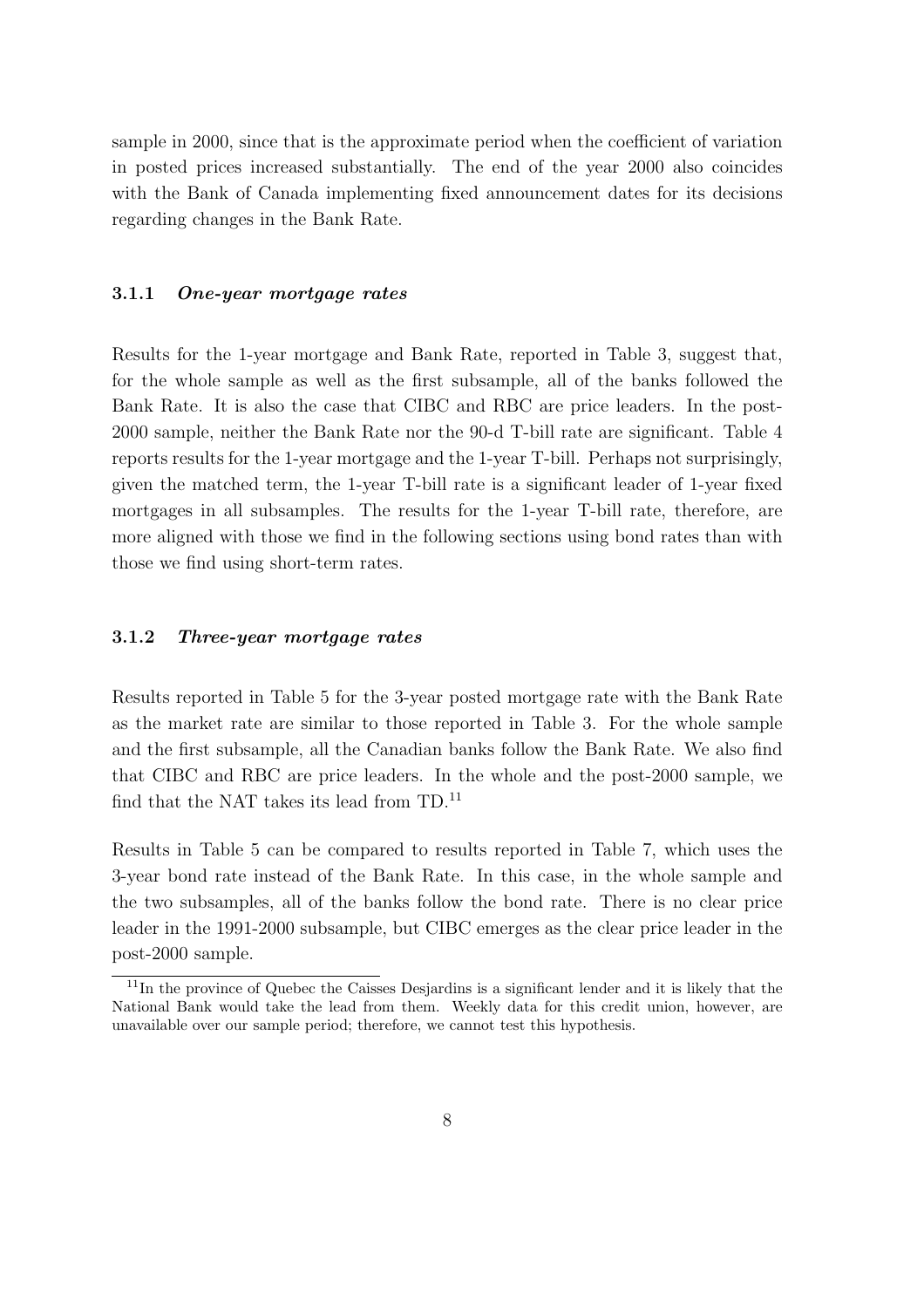#### 3.1.3 Five-year mortgage rates

Table 6 reports results for the 5-year posted mortgage rate with the Bank Rate as the market rate. For the complete sample, CIBC and RBC are price leaders. The Bank Rate leads, in a statistical sense, BNS, CIBC, and NAT. For the 1991-2000 subsample, the evidence of price leadership is more ambiguous at the 5-year rate than at the shorter rates. We find that BNS follows CIBC and RBC. For the post-2000 subsample, all the banks follow CIBC, and all but MTL follow RBC. As with the short-term rates, the Bank Rate is not statistically significant in the latter sample period.

Table 8 reports results for the 5-year bond rate. As per the results in Table 7, the bond rate is a clear price leader for all samples. CIBC and RBC are price leaders, as well, for the whole sample. In the post-2000 subsample, CIBC is the price leader.

We find a weakening link between the shorter-term rates (Bank Rate, Bankers' acceptance rate, and 90-day treasury bill rate) and the fixed mortgage rates after the year 2000. A strong link remains, however, throughout the sample between the government bond rates and fixed mortgage rates. This result is expected, given the Bank of Canada's decision to implement a system of fixed announcement dates (FADs) for the target overnight interest rate in late 2000. Empirical evidence by Parent (2003) shows that, in the pre-FAD period, changes to the overnight rate had a significant impact on longer-term interest rates, but they did not have this impact in the FAD period. In the latter period, financial markets became "able to accurately anticipate the general trends in interest rates" (Parent 2002-2003, 33) which means that banks could price longer-term contracts based more accurately on their longer-term funding costs. Furthermore, expected future changes in the overnight rate may be partially incorporated into mortgage rates, so these rates would not necessarily change following a change to the Bank Rate.

To summarize, the results reveal three main findings. First, price leadership appears more prevalent in the first part of the sample. It may be, however, that the price leadership relationship has not weakened, but that price followers adjust mortgage rates too quickly after a change by the price leader(s) for us to be able to pick this up in our results based on weekly data. Second, in the latter part of the sample, mortgage rates follow short-term rates less frequently and long-term rates more frequently.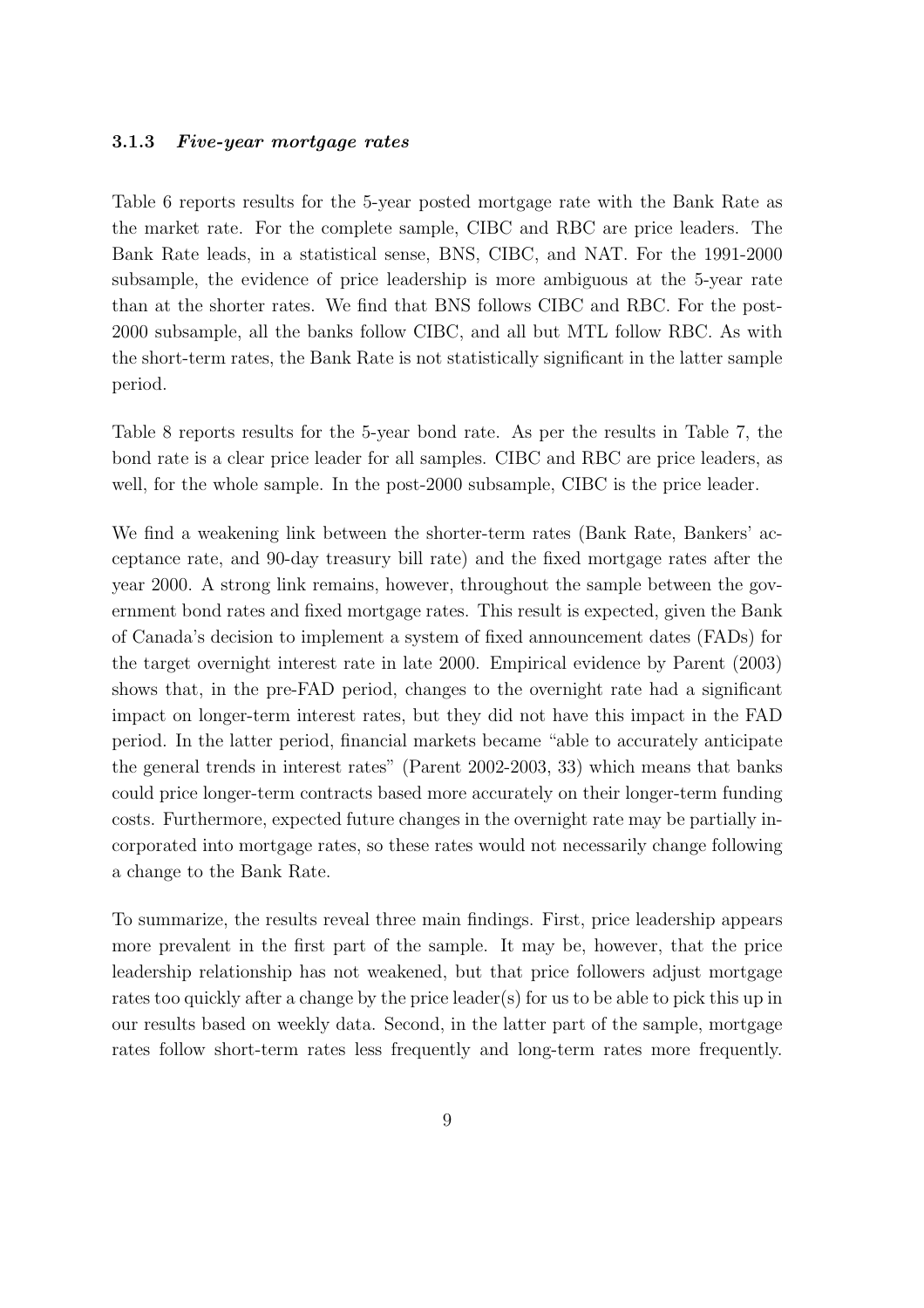Third, consistent with de Haan and Sterken (2006), the banks that are, on average, largest by mortgage asset size over our sample are the most frequent price leaders. Specifically, CIBC is the most frequent price leader, followed by RBC and TD.

#### 3.2 Pass-through

This section examines the effective pass-through of movements in the Government of Canada bond rates to bank mortgage rates. We consider long- and short-run pass-through of the 3- and 5-year bond rates to the 3- and 5-year mortgage rates, respectively.<sup>12</sup> Combined, the 3- and 5-year fixed rate mortgage contracts make up 75 per cent of the market.

The size of markups and the completeness of the pass-through of banks' funding costs are often thought to be related to the degree of competition in the market. A number of authors find that rates are more rigid in concentrated markets: Hannan and Berger (1991) and Neumark and Sharpe (1992) for U.S. deposit rates, Arbatskaya and Baye (2004) for U.S. Internet mortgage rates, and Mojon (2000) for loan and deposit rates in many European countries. De Graeve, De Jonghe, and Vander Vennet (2007) also find that dominant Dutch banks - i.e., those with a large market share and capital base tend to charge higher loan markups and have lower long run pass-through. de Haan and Sterken (2006) confirm that one dominant Dutch bank displays dominant pricing behaviour. Finally, many papers, including Mojon (2000), De Graeve, De Jonghe, and Vander Vennet (2007), and Hofmann and Mizen (2004) for U.K. mortgage and deposit rates, find that pass-through is incomplete.

Previous research on Canadian mortgage rates has focused on explaining short- and long-run movements in the average or "typical" (defined as the median rate charged by the big six banks) mortgage rate, leaving out possible heterogeneity across banks (for example, Caron (1992); Clinton and Howard (1994)). On average, these researchers find that the median mortgage rates responded quickly to changes in the median short-term rates, which means that pass-through is strong.

 $12$ In preliminary analysis, we also considered the Bank Rate and T-bill rate as market rates. We reject the null hypothesis that the relationship between these short-term rates and the posted mortgage rates are stable over time, and therefore we do not focus on these relationships.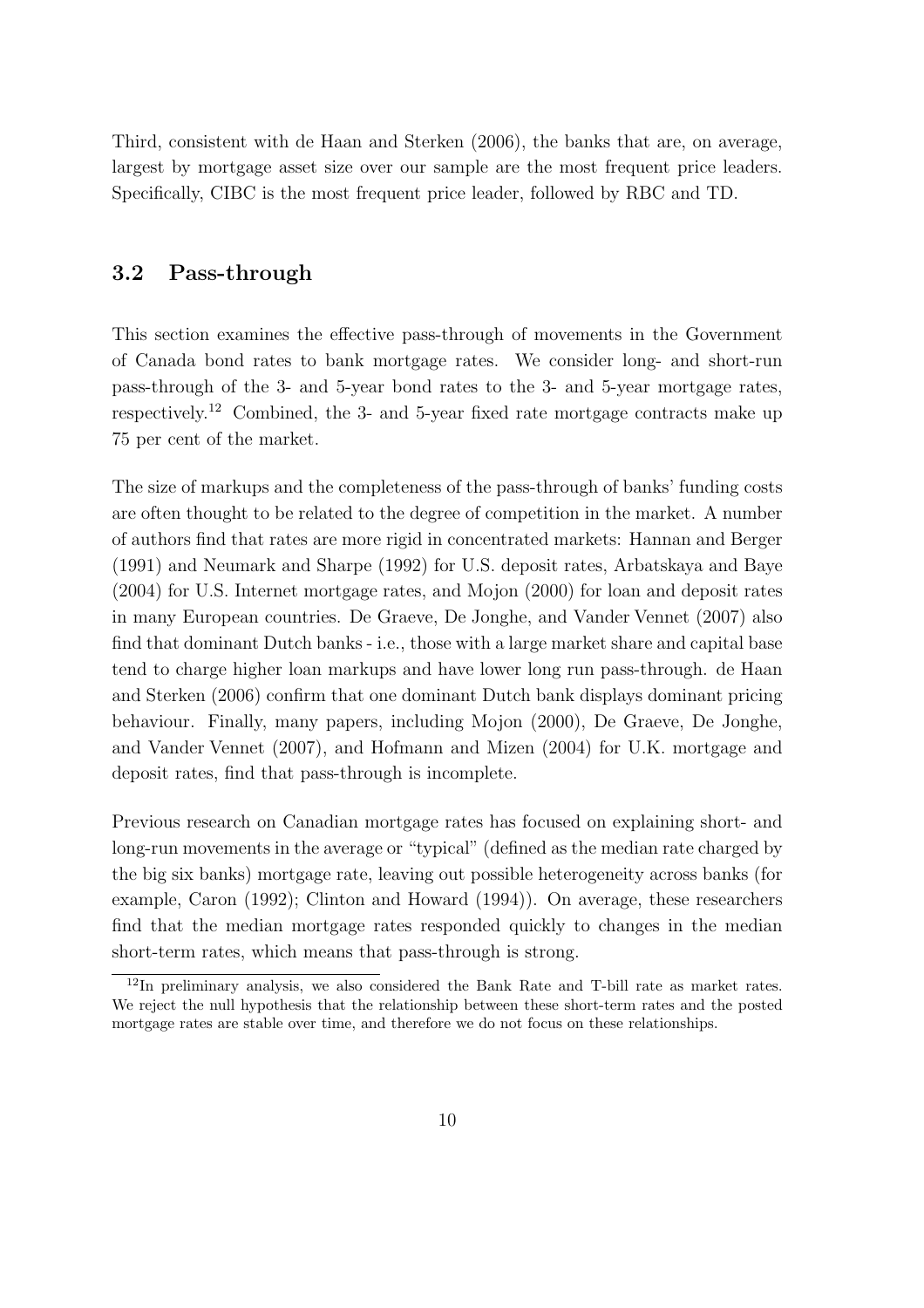Consider the following linear regression:

$$
m_{i,t} = \alpha_i + \beta_i b_t + \epsilon_{i,t},\tag{2}
$$

where  $m_{i,t}$  is the mortgage rate for bank i at time t, and  $b_t$  is the bond rate. We conduct analysis of pass-through to posted mortgage rates for both the 3- and 5 year mortgage terms. In addition, since we have an estimated 5-year mortgage rate discount series, we conduct analysis based on 5-year discounted mortgage rates. Given that this is a better proxy for the rates borrowers are actually paying, we put more stock in the results obtained using the 5-year discounted series than in those obtained using the posted rate series.

After pre-testing, not reported here, we model the residuals with a  $GARCH(1,1)$ process:  $\epsilon_{i,t} \sim N(0, h_{i,t})$ , where  $h_{i,t} = a_{i,0} + a_{i,1} \epsilon_{i,t-1}^2 + a_{i,2} h_{i,t-1}$ . The presence of conditional heteroskedasticity can affect the rejection rate of unit root tests (for example, see Alexakis and Apergis (1996)). The mortgage rates and bond rates are non-stationary.<sup>13</sup> Table 9 reports tests for the null hypothesis of no cointegration between the 3- and 5-year bond rates and bank rates. We reject the null hypothesis and therefore find evidence of cointegration. In the long run, therefore, we can interpret  $\beta_i$  as the amount of pass-through from bond rate movements to bank mortgage rates. In a reduced-form way, and if  $\beta = 1$ , we can also interpret  $\alpha_i$  as a markup rate.<sup>14</sup>

Table 10 reports parameter estimates for pass-through to posted mortgage rates. We find incomplete pass-through of changes in bond rates to changes in posted mortgage rates. There is some dispersion in markup and pass-through parameters across banks. The two dominant banks, in terms of market share and price leadership - CIBC and RBC - have the highest markups and lowest pass-through for the 5-year mortgage. The differences across banks, however, do not appear to be economically important.

The last two columns of Table 10 report regression estimates using the discounted 5-year rate. In this case, the markup is substantially lower than in the posted-rate case, and pass-through is complete. Why is this the case? Over our sample period, the bond rate is downward trending and the discount upward trending, implying that the rates are negatively correlated. Omitting the discount rate, therefore, leads to a

<sup>&</sup>lt;sup>13</sup>This is expected, since rates generally fell during the 1990s as the Bank of Canada brought inflation down. Results for the stationarity tests are available upon request.

<sup>&</sup>lt;sup>14</sup>More generally, the markup is equal to  $\alpha - (1 - \beta)\overline{b}$ .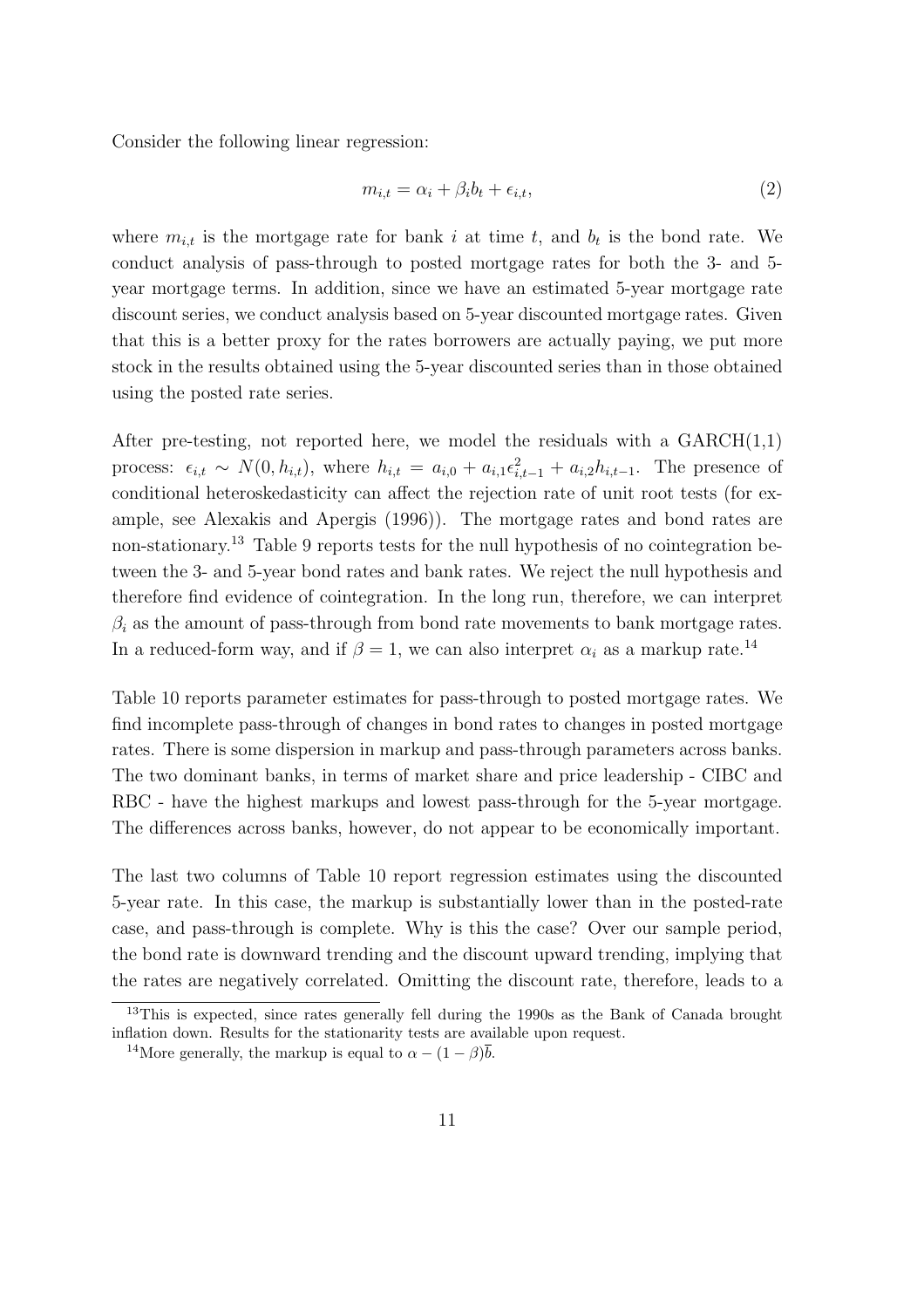downward bias in pass-through in the posted rate regression. For the markup, if the true model has complete pass-through and we use the posted rates, the typical gap between the posted rate and the bond rate would rise over time, and the intercept term would increase as the discount increases.

We next consider short run dynamics, allowing for the possibility of asymmetry. That is, we test whether cost increases are passed through more quickly than cost decreases, or whether banks adjust their mortgage rates upwards more quickly than downwards to reach equilibrium. There are a number of reasons why there may be asymmetric adjustment of mortgage rates to changes in input costs that are favourable to the lender and unfavourable to the borrower.

First, if there is sufficient market concentration, or if banks have some market power, which from Allen and Liu (2007) we believe to be the case, there is scope for banks to coordinate prices explicitly or implicitly. If input prices are not fully transparent, a bank that is acting collusively may be hesitant to lower its mortgage rate after a fall in its input costs, since other banks may interpret this as a sign of deviation. An increase in the bank's mortgage rate, however, is a signal that funding costs have increased. Even if input prices are fully transparent, if input prices fall and no bank reduces its mortgage rate, all banks will earn higher profits. However, if one bank lowers its price, all banks will immediately follow, and the bank that originally lowered its price will not gain market share.

Second, if search is costly or input prices are volatile, it may be possible for banks to maintain their current high rate even after input costs have fallen, because it will take customers some time to realize that rates should have fallen. This is especially important in price-inelastic markets. It may seem that this argument would not hold in the latter part of our sample when mortgage rates are posted on the Internet. However, the literature on online markets generally finds that search costs are not zero even in these markets;<sup>15</sup> Bakos  $(2001)$  provides a good discussion. The fact that posted prices differ from transactions prices in the Canadian mortgage market provides further evidence that search costs remain a factor in that market.

<sup>15</sup>In a CMHC survey conducted in 2005, roughly 55 per cent of Canadian mortgage purchasers and 27 per cent of mortgage renewers reported searching the Internet for a rate. Less than 3 per cent completed a mortgage application online and the average Canadian mortgage borrower negotiated with two or fewer financial institutions when searching for a mortgage (CMHC (2005)).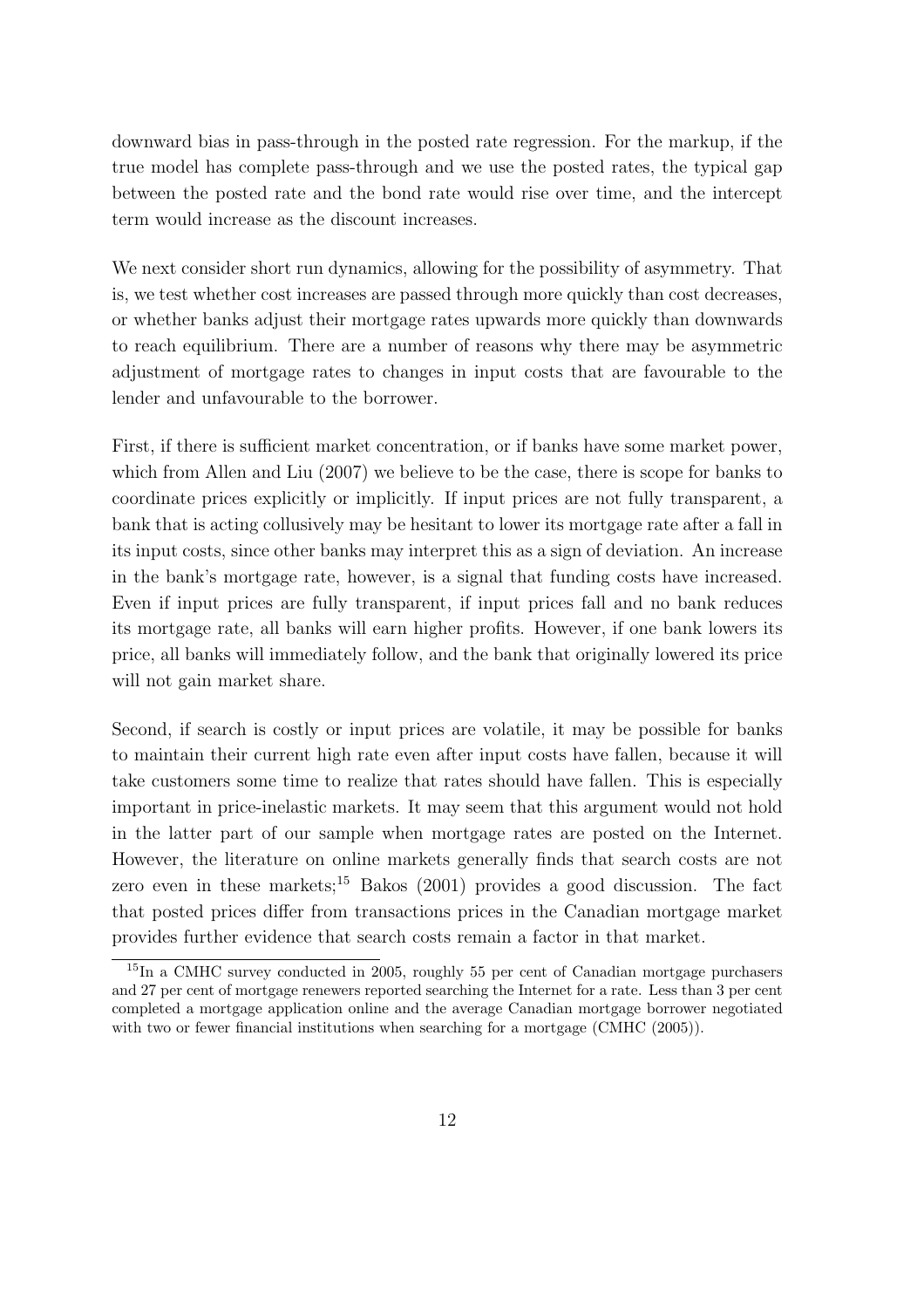Third, some features of the Canadian mortgage market could cause banks to adjust mortgage rates upwards more quickly than downwards when there is a change in their input cost. For example, banks generally offer a 60 to 120-day rate guarantee when they approve a mortgage application. The terms are such that, if mortgage rates rise during the guarantee period but before the mortgage is finalized, the client will receive the guaranteed rate; if mortgage rates fall, the client will receive the lower prevailing rate. This would induce banks to react more slowly to cut than to increase rates. Many mortgages also include early payment options, a borrower option that raises the cost of a mortgage to the lender. Banks may therefore be slower to pass on input cost decreases than increases.

Of course, pricing asymmetry may also favour borrowers. Banks encounter moralhazard and adverse-selection problems when they raise loan rates in response to higher market rates. Specifically, by increasing interest rates, banks leave themselves with a riskier pool of borrowers. Banks may be slower, therefore, to raise rates when facing a temporary cost increase.

Most studies of asymmetric pricing of loans and deposits find that the asymmetries favour the lender. See, for example, Neumark and Sharpe (1992) and Hannan and Berger (1991) for the U.S. deposit market; Allen, Rutherford, and Wiley (1999) and Arbatskaya and Baye (2004) for the U.S. mortgage market; Mojon (2000) for loan and deposit rates in many European countries; and de Haan and Sterken (2005) and Toolsema and Jacobs (2001) for the Dutch mortgage market using macro and micro data, respectively. A few papers, however, find asymmetries that favour the borrower, such as Frost and Bowden (1999) for New Zealand mortgage rates; Chong, Liu, and Shrestha (2006) for Singapore loan rates; and Liu, Margaritis, and Tourani-Rad (2008) for New Zealand loan rates.

We estimate the following error-correction model:

$$
\Delta m_{i,t} = \lambda_i^+ B_t^+ + \lambda_i^- B_t^- + \omega^+ \hat{\epsilon}_{i,t-1}^+ + \omega^- \hat{\epsilon}_{i,t-1}^- + \nu_{i,t},\tag{3}
$$

where for  $Y_t \in \{B_t, \epsilon_{i,t-1}\}, Y_t^+ = \max\{0, Y_t\}$  and  $Y_t^- = \min\{0, Y_t\}, \hat{\epsilon}$  are the residuals from the first-stage regression, (2), and  $B_t =$  $\sum_{s=0}^{3} b_{-s}$  $\frac{10^{b-s}}{4}$ . Given the lumpiness of weekly price movements, we use  $B_t$  to smooth price changes across a month. Collectively,  $(\lambda^+, \lambda^-)$  are amount-asymmetry parameters and  $(\omega^+, \omega^-)$  are adjustment-asymmetry parameters. Amount asymmetry concerns short run dynamics – whether mortgage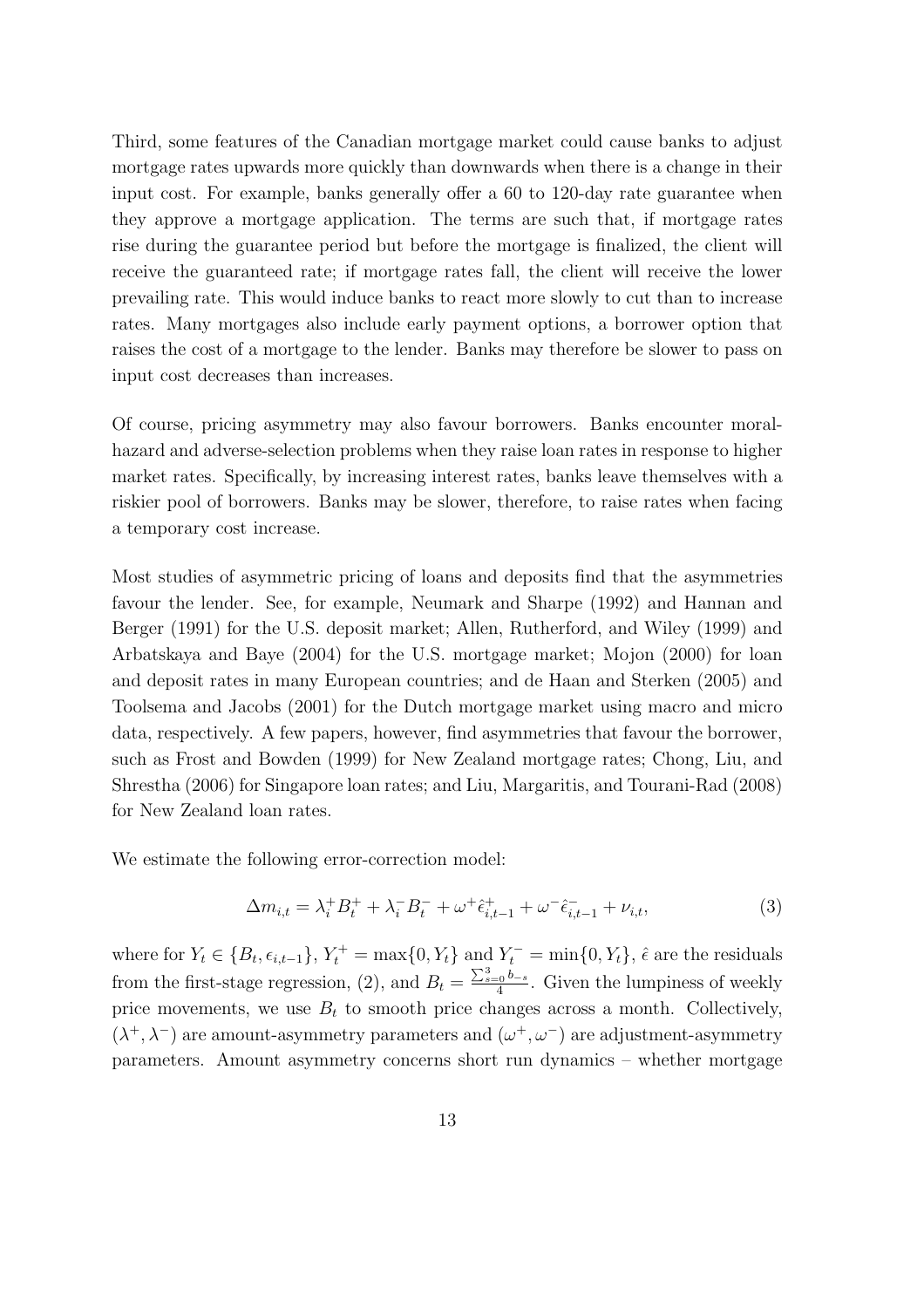prices respond as quickly to input price increases as they do to price decreases.<sup>16</sup> The adjustment-asymmetry parameters measure whether prices move towards the long run equilibrium from below at the same rate as they do from above.

Table 11 reports parameter estimates for the 3-year posted rates. Tables 12 and 13 report estimates for the 5-year posted and discounted rates, respectively. None of the amount-asymmetry parameters  $(\lambda^+, \lambda^-)$  are statistically different for any mortgage term or type. This means that banks respond similarly to input cost increases and decreases on impact. The adjustment-asymmetry parameters, however, are statistically different in some cases. Specifically, the parameters are statistically different for NAT, BNS, RBC, and TD for 3-year posted rates, and also for TD for 5-year posted rates. With the exception of MTL, once we control for the discount rate, we reject the null hypothesis of no adjustment asymmetry. This means that most banks adjust their rates upwards when they are below equilibrium more quickly than they adjust them downwards when they are above equilibrium. One reason for this finding is that discounting in the first experiment puts the discount into the residuals, blowing them up and masking any price asymmetry. Once we control for the discounts, we uncover price discrimination associated with the increasing search costs imposed by discounting. That is, we find pricing asymmetry in the short run for all banks except MTL.

An important caveat of this analysis is that we do not use individual transactions rates (i.e., the rate that individual customers pay). Using aggregated prices may mask demographic and geographical heterogeneity in transactions prices that may be due to differences in market concentration.<sup>17,18</sup> A more thorough analysis of pricing asymmetry would require actual transactions prices.

<sup>&</sup>lt;sup>16</sup>This is equivalent to asking whether the price increases as fully as input price decreases in the short run.

<sup>&</sup>lt;sup>17</sup>For example, young urban dwellers are more likely to receive higher discounts than older individuals, mostly because the young are new customers. Older customers face higher switching costs, and are therefore less likely to receive a high discount. Very few Canadians, regardless of demographic grouping, appear to switch banks – only 3.1 per cent of households surveyed by Ipsos Reid switched between 1999 and 2006, according to Allen, Clark, and Houde (2008).

<sup>&</sup>lt;sup>18</sup>Geographically, the heterogeneity in housing market conditions across Canadian cities (Allen, Amano, Byrne, and Gregory (2006)) can lead to mortgage discounts that are different across the country.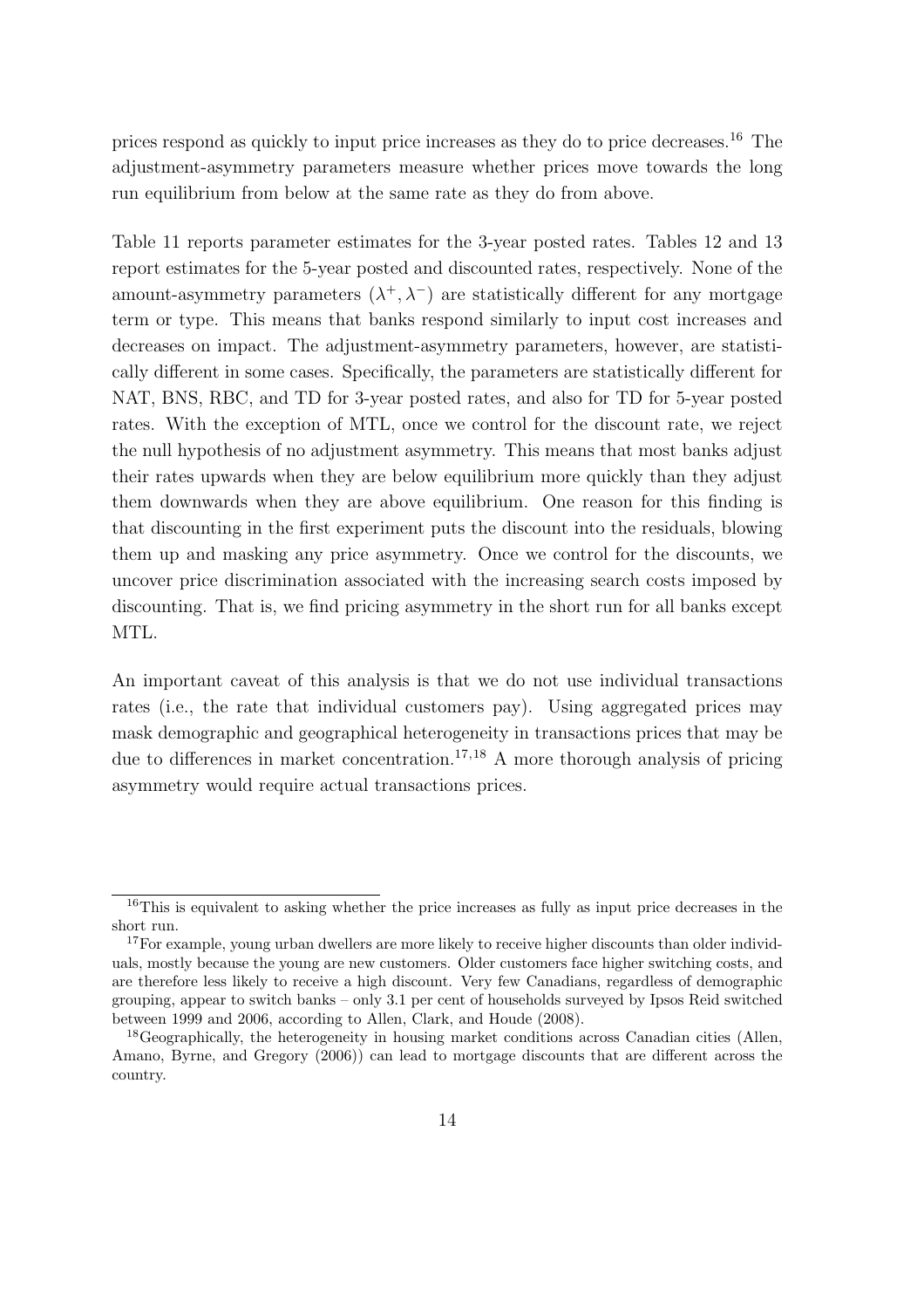## 4 Conclusion

This paper considers price movements in the Canadian mortgage market using individual bank rates. First, we document tendencies in price leadership for the 1-, 3-, and 5-year fixed-rate mortgages. For the majority of cases, the price leaders were the two banks with the largest mortgage portfolios over our sample period. Second, we examine short- and long-run pass-through from government bond rates to mortgage rates. Based on posted mortgage rates, we find that pass-through is incomplete and that the dominant banks tend to have the lowest pass-through and highest markups. However, based on discounted rates, we find that pass-through is complete. We also test for pricing asymmetry in the Canadian market for 3- and 5-year mortgages. We find almost no evidence of short run amount asymmetry, but we do find some evidence of adjustment asymmetry, particularly once we control for discounting. Namely, rates adjust slightly more quickly upwards than downwards.

In summary, most of our evidence suggests that the Canadian residential mortgage market is imperfectly competitive. Specifically, we find evidence that dominant banks are price leaders and that banks introduce search costs by posting rates that differ from transactions rates. While pass-through is generally complete, there is some short run pass-through asymmetry. Given the complete pass-through, we cannot definitively conclude that the mortgage rate-setting behaviour of the major banks is imperfectly competitive. However, this may be due to the fact that we must rely on aggregate rather than individual transactions rates. Analysis using transactions prices would allow for more definitive conclusions and would be a useful extension of this work. A further extension would be to construct and estimate a structural model of mortgage demand and supply. This would allow us to estimate the welfare costs (if any) of the type of deviations from perfect competition that we report in this paper.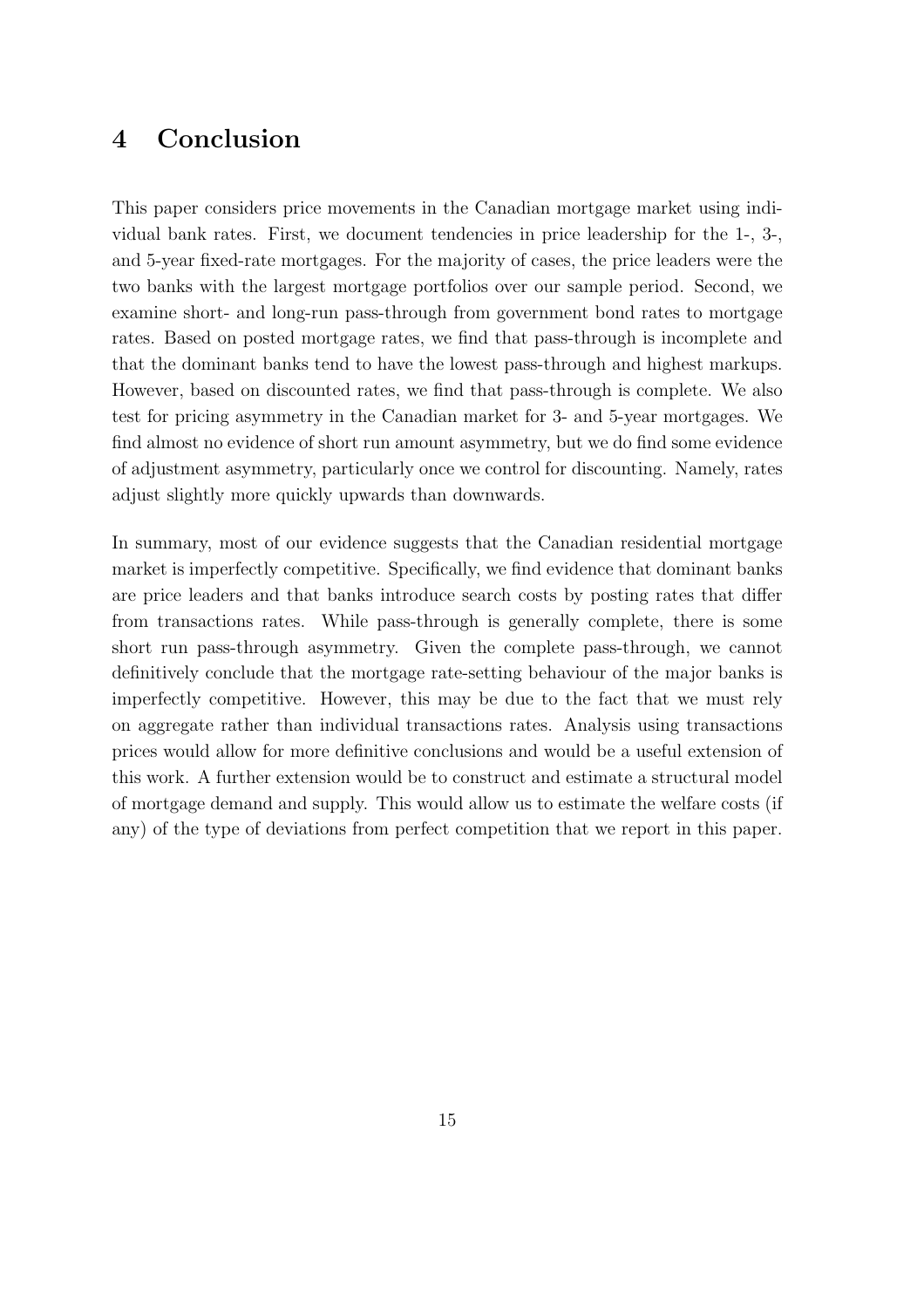Figure 1: Residential Mortgage Market Share of Canada's Six Largest Banks



Figure 2: Coefficient of Variation 5-Year Rate

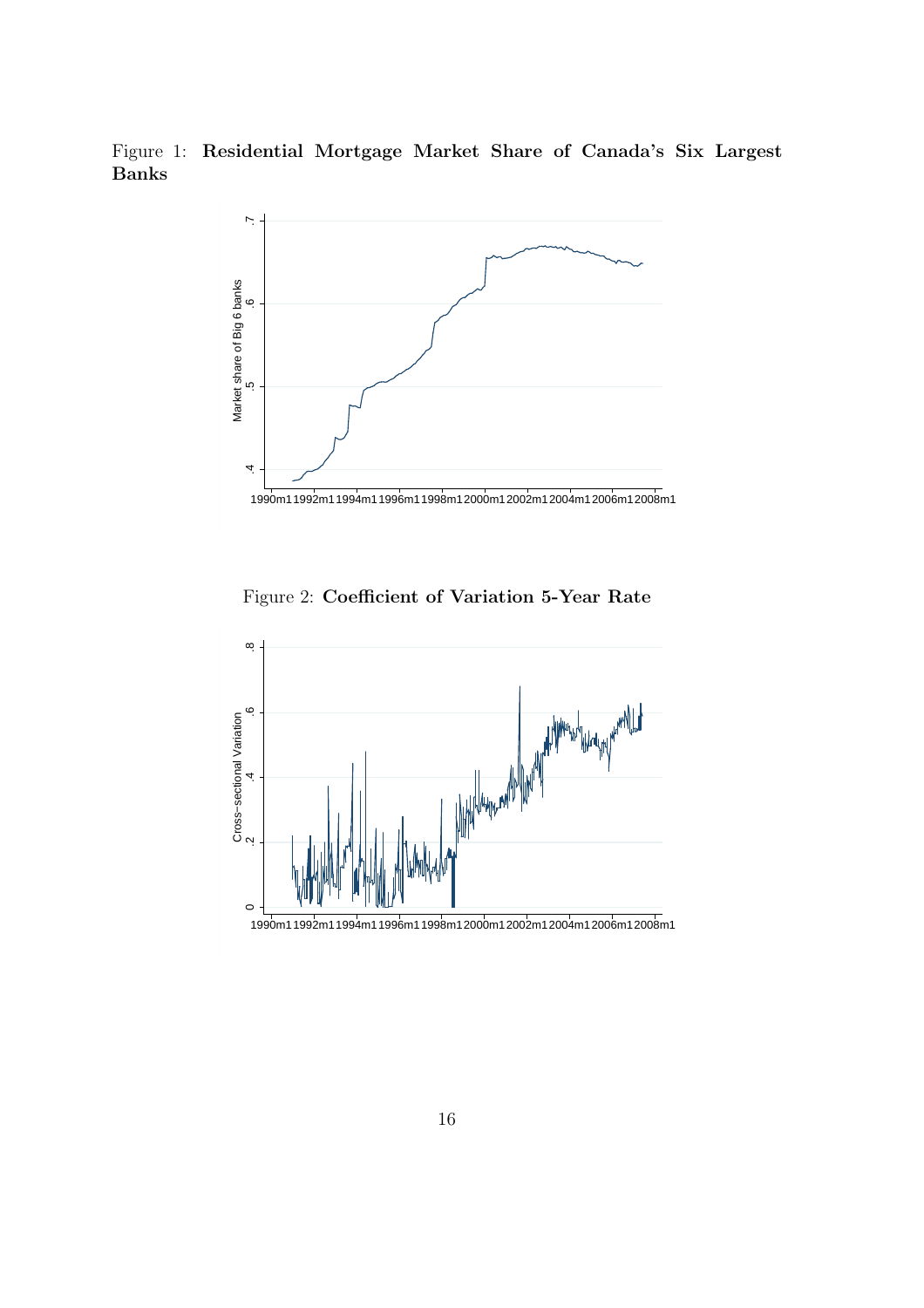



Figure 4: 5-Year Bond Rate and Swap Rate

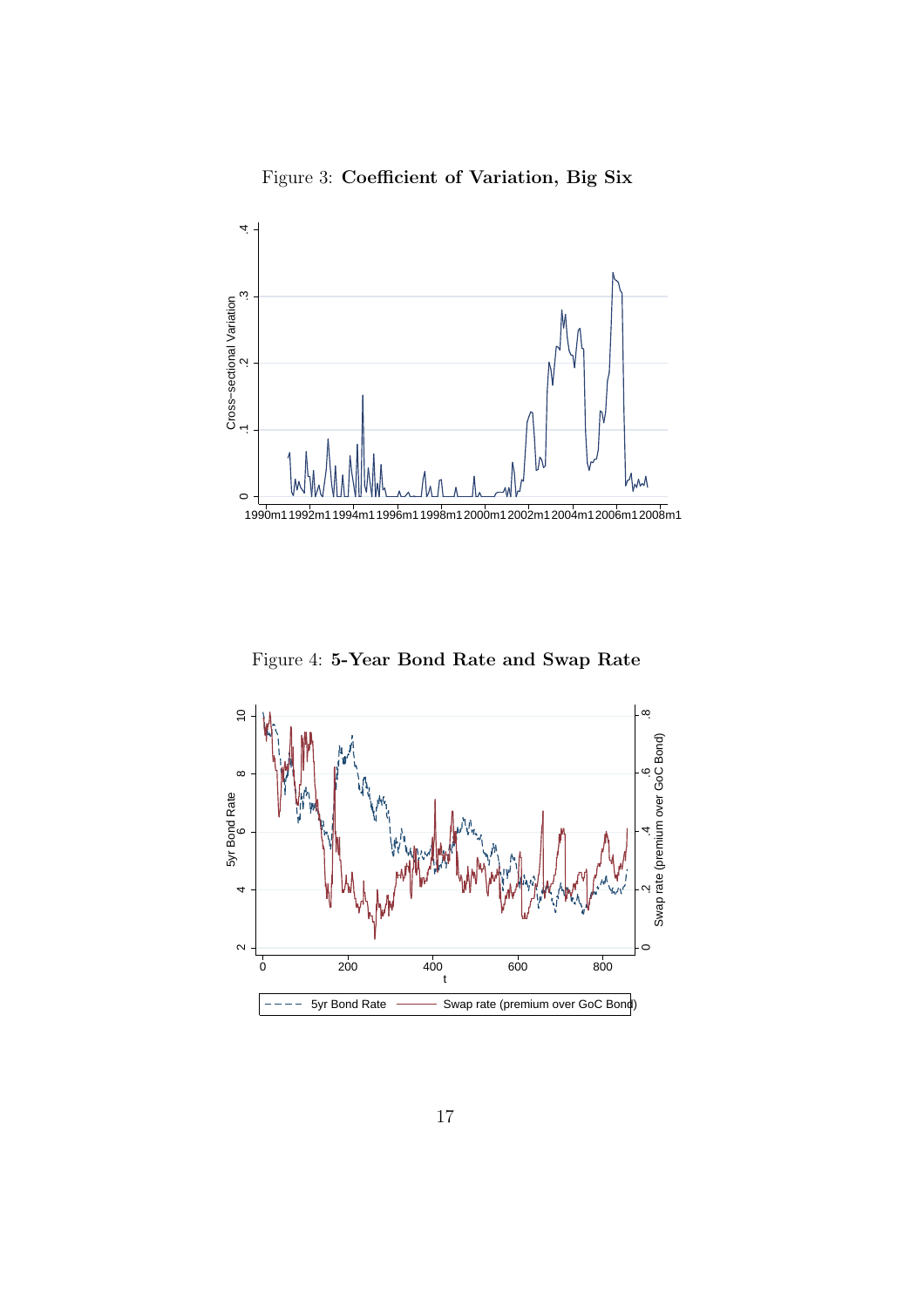|                   | Bank Rate | 90-d BA | 3-m T-bill |        | 1yr Tbill 3-yr bond | 5-yr bond | $10$ -yr bond |
|-------------------|-----------|---------|------------|--------|---------------------|-----------|---------------|
| Bank Rate         |           |         |            |        |                     |           |               |
| $90-d$ BA         | 0.9950    |         |            |        |                     |           |               |
| 3-m T-bill        | 0.9946    | 0.9981  |            |        |                     |           |               |
| $1$ -yr $T$ -bill | 0.9666    | 0.9718  | 0.9711     |        |                     |           |               |
| 3-yr bond         | 0.9135    | 0.9172  | 0.9202     | 0.9707 |                     |           |               |
| 5-yr bond         | 0.8737    | 0.8759  | 0.8824     | 0.9367 | 0.9894              |           |               |
| $10-yr$ bond      | 0.8074    | 0.8071  | 0.8175     | 0.8727 | 0.9531              | 0.9853    |               |

Table 1: Correlations, 1991-2007

Table 2: Number of Banks Changing Prices (%)

|         | $1-yr$ | $3-yr$ | 5-yr |
|---------|--------|--------|------|
| No move | 65.8   | 65.1   | 63.0 |
| 1 move  | 8.09   | 6.1    | 7.4  |
| 2 move  | 3.99   | 4.4    | 3.2  |
| 3 move  | 1.54   | 2.7    | 3.1  |
| 4 move  | 3.17   | 2.7    | 2.6  |
| 5 move  | 4.45   | 4.0    | 5.0  |
| 6 move  | 12.78  | 15.0   | 15.7 |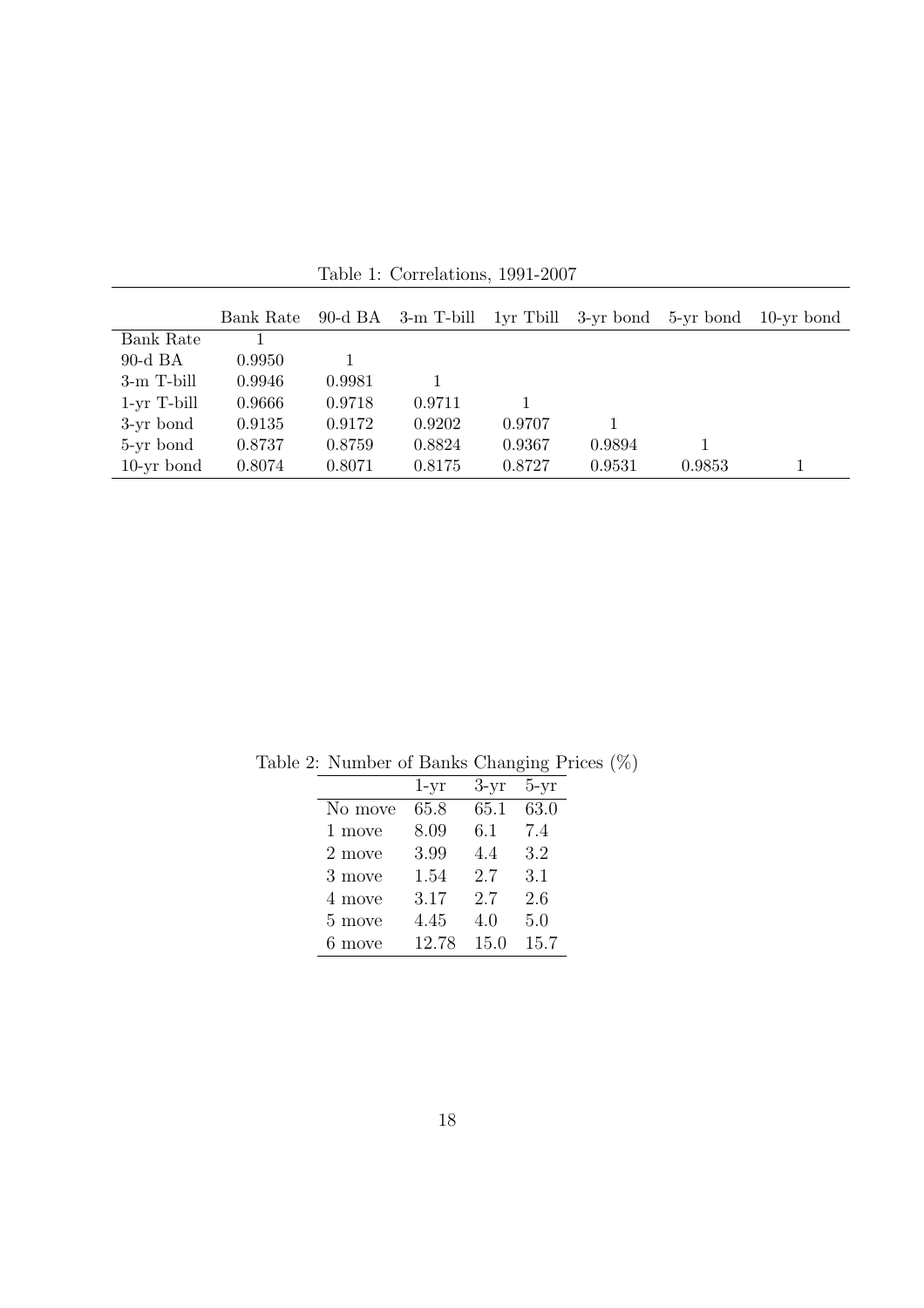| 1991-2007<br>RHS variables | <b>MTL</b> | <b>BNS</b> | <b>CIBC</b> | <b>NAT</b> | <b>RBC</b> | TD         |
|----------------------------|------------|------------|-------------|------------|------------|------------|
| L.MTL                      | $-0.751**$ | $-0.492*$  | $-0.495*$   | $-0.469*$  | $-0.576**$ | $-0.689**$ |
| L.BNS                      | $-0.999$   | $-4.312**$ | $-0.584$    | $-0.022$   | $-0.139$   | 0.140      |
| L.CIBC                     | 0.678      | $1.852**$  | $-0.415$    | $1.609**$  | $0.983*$   | $1.654**$  |
| L.NAT                      | $-0.739$   | $-0.337$   | $-0.744$    | $-5.519**$ | $-0.896$   | $-0.970$   |
| L.RBC                      | $1.233*$   | $2.374**$  | $1.867**$   | $2.368**$  | $-0.634$   | $2.106**$  |
| L.TD                       | 0.132      | 0.382      | $-0.026$    | $1.583*$   | 0.746      | $-2.733**$ |
| L.Brate                    | $0.282**$  | $0.327**$  | $0.257**$   | $0.268**$  | $0.345**$  | $0.260**$  |
| 1991-2000<br>RHS variables | <b>MTL</b> | <b>BNS</b> | <b>CIBC</b> | <b>NAT</b> | <b>RBC</b> | TD         |
| L.MTL                      | $-4.458**$ | $-0.810$   | $-0.785$    | $-2.152*$  | $-0.277$   | 1.032      |
| L.BNS                      | $-0.986$   | $-4.835**$ | $-0.838$    | $-0.678$   | $-0.329$   | $-0.804$   |
| L.CIBC                     | $2.190*$   | $2.404*$   | $-1.999*$   | $2.961**$  | $2.832**$  | $2.521*$   |
| L.NAT                      | $-0.823$   | $-0.216$   | $-0.471$    | $-6.546**$ | $-0.712$   | $-1.246$   |
| L.RBC                      | 1.543      | $3.109**$  | $3.586**$   | $4.000**$  | $-3.033**$ | 2.474      |
| L.TD                       | 1.951      | $-0.264$   | $-0.085$    | 1.919      | 0.911      | $-4.529*$  |
| L.Brate                    | $0.353**$  | $0.406**$  | $0.383**$   | $0.343**$  | $0.413**$  | $0.350**$  |
| 2001-2007<br>RHS variables | <b>MTL</b> | <b>BNS</b> | <b>CIBC</b> | <b>NAT</b> | <b>RBC</b> | TD         |
| L.MTL                      | $-0.512*$  | $-0.320$   | $-0.469$    | $-0.265$   | $-0.573*$  | $-0.699**$ |
| L.BNS                      | $-0.223$   | $-3.893**$ | 0.954       | 1.447      | $-0.527$   | 0.899      |
| L.CIBC                     | $-0.198$   | $1.527*$   | $-0.568$    | $1.549*$   | 0.150      | $1.628**$  |
| L.NAT                      | $-1.236$   | $-0.981$   | $-1.592$    | $-7.081**$ | $-0.442$   | $-0.926$   |
| L.RBC                      | 0.346      | $1.847*$   | 0.790       | 1.366      | $-0.331$   | $1.993**$  |
| L.TD                       | 2.060      | 1.756      | 1.138       | $2.939*$   | 1.647      | $-3.130**$ |
| L.Brate                    | $-0.285$   | $-0.093$   | $-0.368$    | $-0.284$   | $-0.042$   | $-0.015$   |

Table 3: Probit Estimates: 1-Year Rates and Bank Rate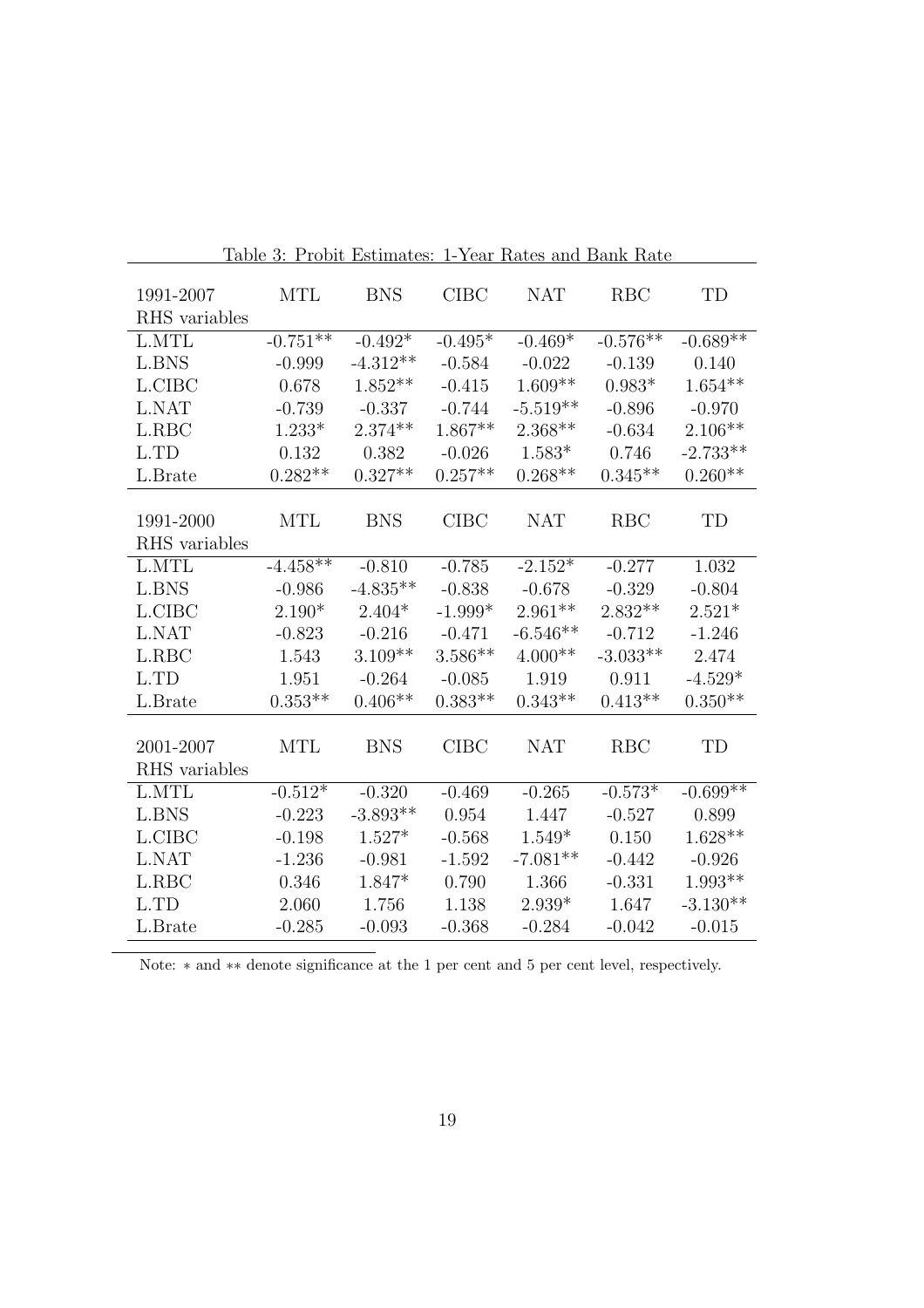| 1991-2007<br>RHS variables | <b>MTL</b> | <b>BNS</b> | <b>CIBC</b> | <b>NAT</b> | <b>RBC</b> | TD         |
|----------------------------|------------|------------|-------------|------------|------------|------------|
| L.MTL                      | $-0.890**$ | $-0.585*$  | $-0.615**$  | $-0.562*$  | $-0.666**$ | $-0.745**$ |
| L.BNS                      | $-0.528$   | $-4.264**$ | $-0.079$    | 0.535      | 0.432      | 0.525      |
| L.CIBC                     | $-0.339$   | $1.008*$   | $-1.570**$  | 0.800      | 0.019      | 0.810      |
| L.NAT                      | $-0.782$   | $-0.206$   | $-0.782$    | $-5.919**$ | $-0.965$   | $-1.095$   |
| L.RBC                      | 0.536      | $1.865**$  | $1.210*$    | $1.840**$  | $-1.490**$ | $1.436*$   |
| L.TD                       | 0.692      | 0.914      | 0.543       | $2.112**$  | $1.373*$   | $-2.140**$ |
| L.Tbill                    | $1.080**$  | $1.009**$  | $1.086**$   | $0.955**$  | $1.070**$  | $0.921**$  |
| 1991-2000<br>RHS variables | <b>MTL</b> | <b>BNS</b> | <b>CIBC</b> | <b>NAT</b> | <b>RBC</b> | TD         |
| L.MTL                      | $-3.597**$ | 0.620      | 0.720       | $-1.038$   | 0.973      | 2.341      |
| L.BNS                      | $-0.946$   | $-5.427**$ | $-0.798$    | $-0.564$   | $-0.289$   | $-0.796$   |
| L.CIBC                     | 0.852      | 1.201      | $-4.204**$  | 1.875      | 1.580      | 1.202      |
| L.NAT                      | $-0.642$   | 0.083      | $-0.172$    | $-6.750**$ | $-0.484$   | $-0.988$   |
| L.RBC                      | 2.054      | $3.776**$  | $4.475**$   | $4.410**$  | $-2.933**$ | 3.413      |
| L.TD                       | 0.759      | $-1.794$   | $-1.655$    | 0.747      | $-0.346$   | $-6.665**$ |
| L.Tbill                    | $1.285**$  | $1.341**$  | $1.420**$   | $1.178**$  | $1.310**$  | $1.289**$  |
| 2001-2007<br>RHS variables | <b>MTL</b> | <b>BNS</b> | <b>CIBC</b> | <b>NAT</b> | <b>RBC</b> | TD         |
| L.MTL                      | $-0.022$   | 0.250      | $-0.046$    | 0.228      | $-0.127$   | $-0.193$   |
| L.BNS                      | $-1.457$   | $-5.636**$ | 0.048       | 0.861      | $-1.401$   | 0.311      |
| L.CIBC                     | $-1.542*$  | 0.491      | $-1.860**$  | 0.553      | $-0.972$   | 0.494      |
| L.NAT                      | $-0.866$   | $-0.522$   | $-1.233$    | $-8.148**$ | 0.000      | $-0.456$   |
| L.RBC                      | 0.916      | $2.574**$  | 1.305       | 1.888*     | 0.041      | $2.889**$  |
| L.TD                       | 0.174      | $-0.346$   | $-0.808$    | 1.650      | $-0.135$   | $-6.406**$ |
| L.Tbill                    | $3.314**$  | $3.624**$  | $2.987**$   | $3.121**$  | 2.978**    | $3.712**$  |

Table 4: Probit Estimates: 1-Year Rates and 1-Year TBill Rate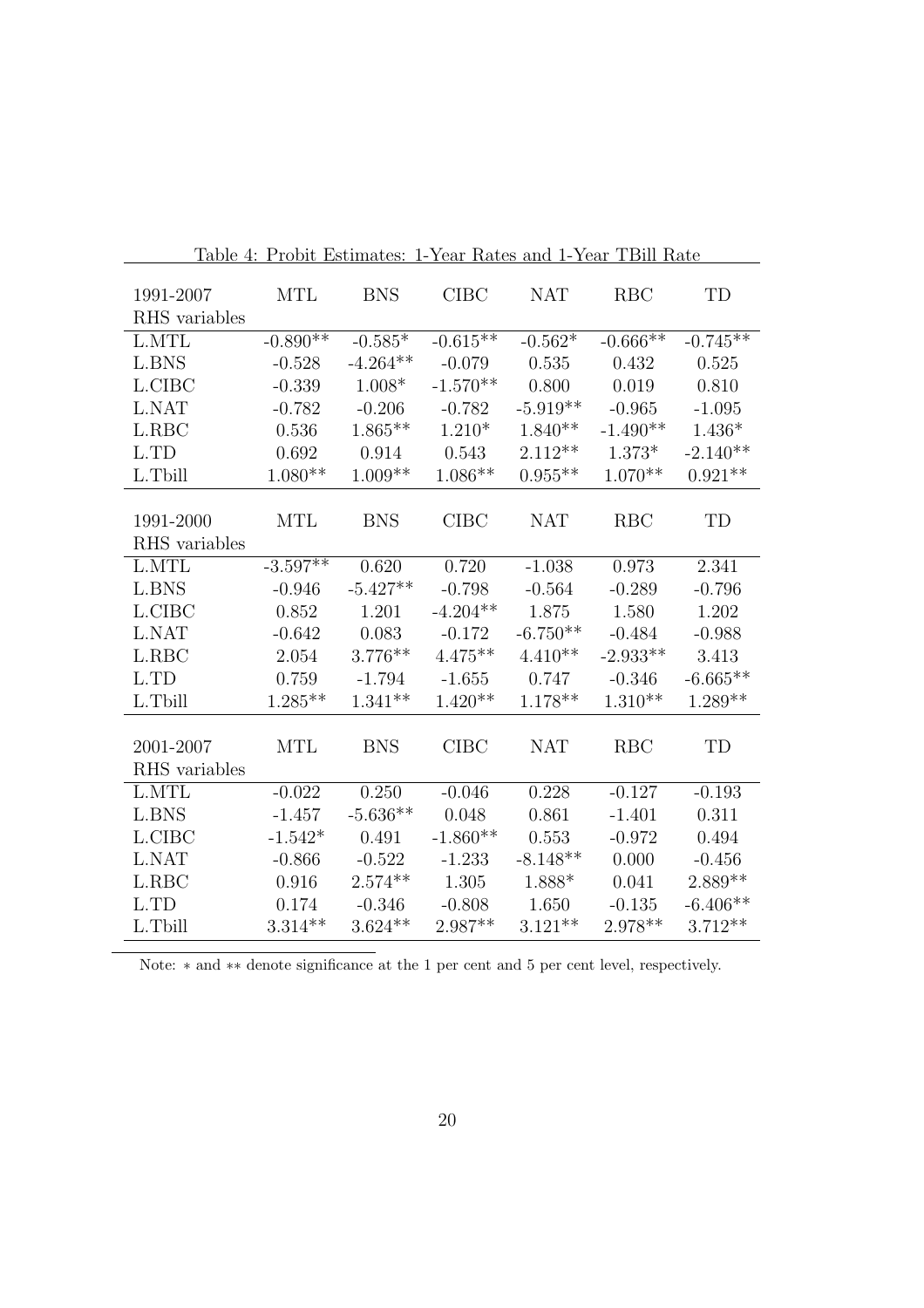| 1991-2007     | <b>MTL</b> | <b>BNS</b> | <b>CIBC</b> | <b>NAT</b> | <b>RBC</b> | TD         |
|---------------|------------|------------|-------------|------------|------------|------------|
| RHS variables |            |            |             |            |            |            |
| L.MTL         | $-0.656*$  | $-0.206$   | $-0.057$    | $-0.200$   | $-0.637*$  | $-0.249$   |
| L.BNS         | $-0.790$   | $-5.013**$ | 0.500       | $-1.111$   | 0.885      | $-0.881$   |
| L.CIBC        | 1.048      | $3.526**$  | $-2.783**$  | $2.608**$  | 1.182      | $2.752**$  |
| L.NAT         | $-0.389$   | $-0.225$   | $-0.398$    | $-4.757**$ | 0.094      | 0.089      |
| L.RBC         | 0.280      | $1.572**$  | 0.344       | $1.384**$  | $-1.724**$ | 0.696      |
| L.TD          | 0.259      | 0.104      | $2.063**$   | $1.767*$   | $-0.059$   | $-2.687**$ |
| L.Brate       | $0.163**$  | $0.159*$   | $0.213**$   | $0.193**$  | $0.176**$  | $0.157**$  |
|               |            |            |             |            |            |            |
| 1991-2000     | <b>MTL</b> | <b>BNS</b> | <b>CIBC</b> | <b>NAT</b> | <b>RBC</b> | TD         |
| RHS variables |            |            |             |            |            |            |
| L.MTL         | $-5.986**$ | $-0.417$   | $-0.574$    | $-0.945$   | $-0.896$   | $-0.649$   |
| L.BNS         | $-0.544$   | $-7.816**$ | $-0.715$    | $-1.389$   | 0.248      | $-1.993$   |
| L.CIBC        | 1.862      | $2.699*$   | $-3.067**$  | 2.018      | 1.013      | $2.211*$   |
| L.NAT         | 0.412      | 1.376      | $-0.154$    | $-3.877**$ | 0.945      | 1.070      |
| L.RBC         | 3.220      | $4.089*$   | 2.917       | $3.556*$   | $-2.598$   | 1.631      |
| L.TD          | 0.687      | $-0.267$   | 1.239       | 0.313      | 0.955      | $-2.592*$  |
| L.Brate       | $0.176*$   | $0.194**$  | $0.215**$   | $0.181*$   | $0.185*$   | $0.167*$   |
|               |            |            |             |            |            |            |
| 2001-2007     | <b>MTL</b> | <b>BNS</b> | <b>CIBC</b> | <b>NAT</b> | <b>RBC</b> | TD         |
| RHS variables |            |            |             |            |            |            |
| L.MTL         | $-0.604$   | $-0.628$   | $-0.063$    | $-0.252$   | $-0.744*$  | $-0.304$   |
| L.BNS         | $-0.133$   | $-3.525**$ | 1.253       | $-0.119$   | 1.686      | 0.724      |
| L.CIBC        | 1.831      | $5.687**$  | $-2.356*$   | $4.080**$  | $2.592**$  | $4.937**$  |
| L.NAT         | $-1.813*$  | $-1.928*$  | $-1.331$    | $-6.966**$ | $-0.884$   | $-1.717$   |
| L.RBC         | $-0.296$   | 0.394      | $-0.240$    | 0.576      | $-2.223**$ | $-0.333$   |
| L.TD          | 0.787      | $-0.018$   | $2.090*$    | $2.109*$   | $-0.734$   | $-3.759**$ |
| L.Brate       | 0.155      | 0.076      | $0.275*$    | $0.302*$   | 0.171      | 0.215      |

Table 5: Probit Estimates: 3-Year Rates and Bank Rate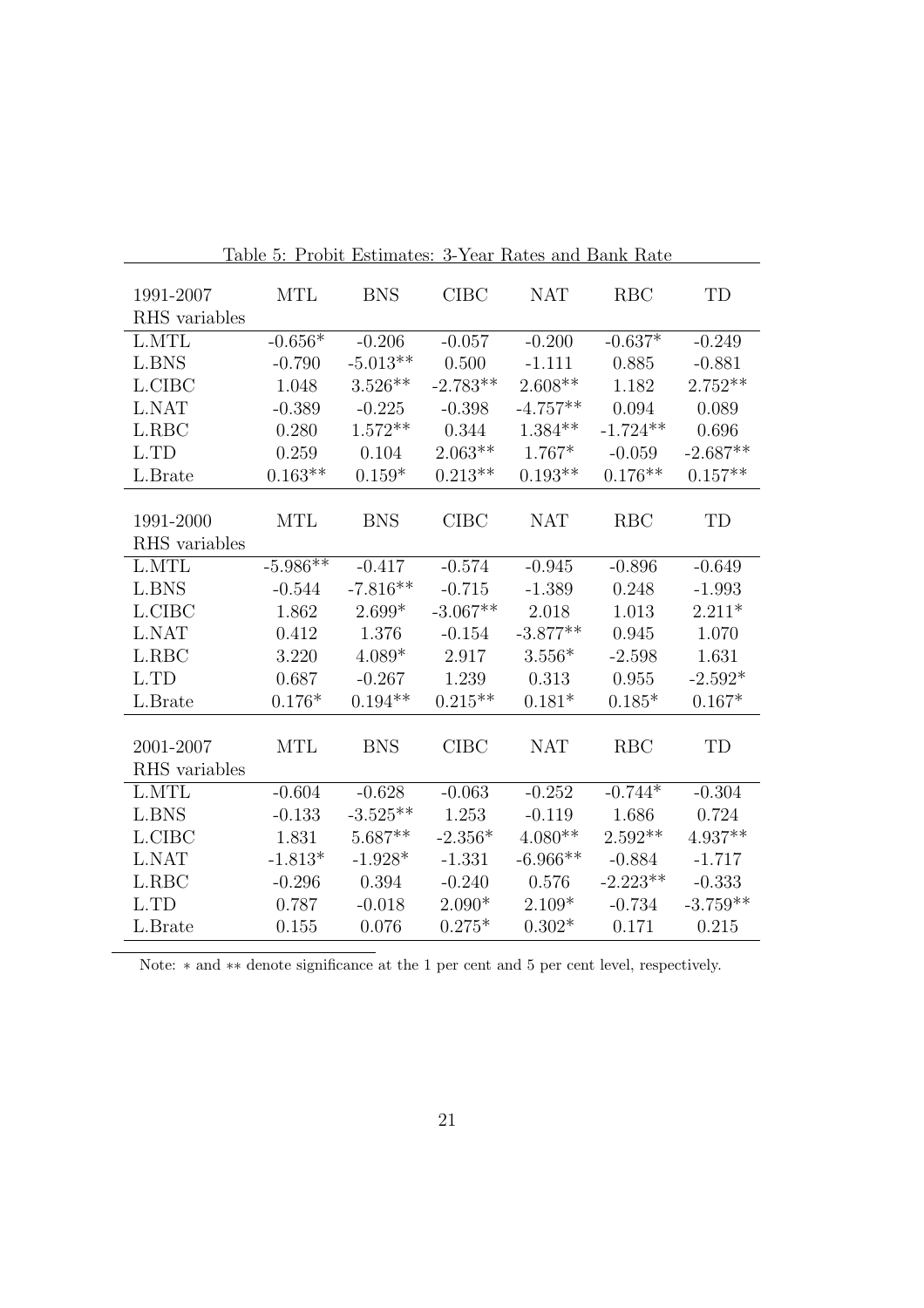| 1991-2007     | <b>MTL</b> | <b>BNS</b>  | <b>CIBC</b> | <b>NAT</b>  | <b>RBC</b> | <b>TD</b>  |
|---------------|------------|-------------|-------------|-------------|------------|------------|
| RHS variables |            |             |             |             |            |            |
| <b>L.MTL</b>  | $-0.781*$  | $-0.334$    | $-0.465$    | $-0.298$    | $-0.520$   | $-0.570$   |
| <b>L.BNS</b>  | $-2.834**$ | $-9.921**$  | $-0.094$    | $-3.062**$  | $-1.146$   | $-2.136*$  |
| L.CIBC        | 1.867*     | $4.727**$   | $-3.323**$  | $3.425**$   | $2.892**$  | $1.464*$   |
| L.NAT         | $-0.776$   | $-0.811$    | $-0.871$    | $-6.341**$  | 0.009      | $-1.540*$  |
| L.RBC         | $2.222**$  | $6.038**$   | $4.436**$   | $5.921**$   | $-1.654*$  | $2.538**$  |
| L.TD          | 0.158      | 0.115       | 0.129       | 0.185       | $0.271*$   | 0.102      |
| L.Brate       | 0.095      | $0.119*$    | $0.119*$    | $0.100*$    | 0.084      | 0.092      |
|               |            |             |             |             |            |            |
| 1991-2000     | <b>MTL</b> | <b>BNS</b>  | <b>CIBC</b> | <b>NAT</b>  | <b>RBC</b> | <b>TD</b>  |
| RHS variables |            |             |             |             |            |            |
| L.MTL         | $-4.120*$  | 0.185       | $-0.791$    | 0.691       | $-0.231$   | 1.700      |
| L.BNS         | $-1.863$   | $-7.947**$  | $-1.026$    | $-2.357$    | $-0.875$   | $-3.249**$ |
| L.CIBC        | 1.747      | $2.624*$    | $-3.645**$  | 1.494       | 1.479      | 1.684      |
| L.NAT         | $-0.164$   | $-0.509$    | $-0.523$    | $-4.518**$  | 0.138      | 0.243      |
| L.RBC         | 2.028      | $5.012**$   | 2.927       | 2.781       | $-3.757*$  | 2.475      |
| L.TD          | 2.088      | 0.379       | 2.773       | 1.658       | $2.982*$   | $-3.120*$  |
| L.Brate       | $0.154*$   | $0.158*$    | $0.197**$   | $0.172**$   | $0.176**$  | $0.156*$   |
|               |            |             |             |             |            |            |
| 2001-2007     | <b>MTL</b> | <b>BNS</b>  | <b>CIBC</b> | <b>NAT</b>  | <b>RBC</b> | TD         |
| RHS variables |            |             |             |             |            |            |
| L.MTL         | $-0.769*$  | $-0.493$    | $-0.419$    | $-0.359$    | $-0.682$   | $-0.712*$  |
| L.BNS         | $-1.964$   | $-11.028**$ | 0.985       | $-1.351$    | 0.289      | $-1.927$   |
| L.CIBC        | $3.329*$   | $7.358**$   | $-3.745**$  | $8.973**$   | $5.552**$  | $3.511**$  |
| L.NAT         | $-3.022*$  | $-1.613$    | $-1.292$    | $-13.913**$ | $-1.835$   | $-4.495**$ |
| L.RBC         | 2.313      | $5.413**$   | $4.176**$   | $6.289**$   | $-3.737*$  | $3.518*$   |
| L.TD          | 0.117      | 0.122       | 0.104       | 0.248       | $0.291*$   | 0.081      |
| L.Brate       | $-0.049$   | 0.041       | $-0.010$    | $-0.060$    | $-0.101$   | $-0.039$   |

Table 6: Probit Estimates: 5-Year Rates and Bank Rate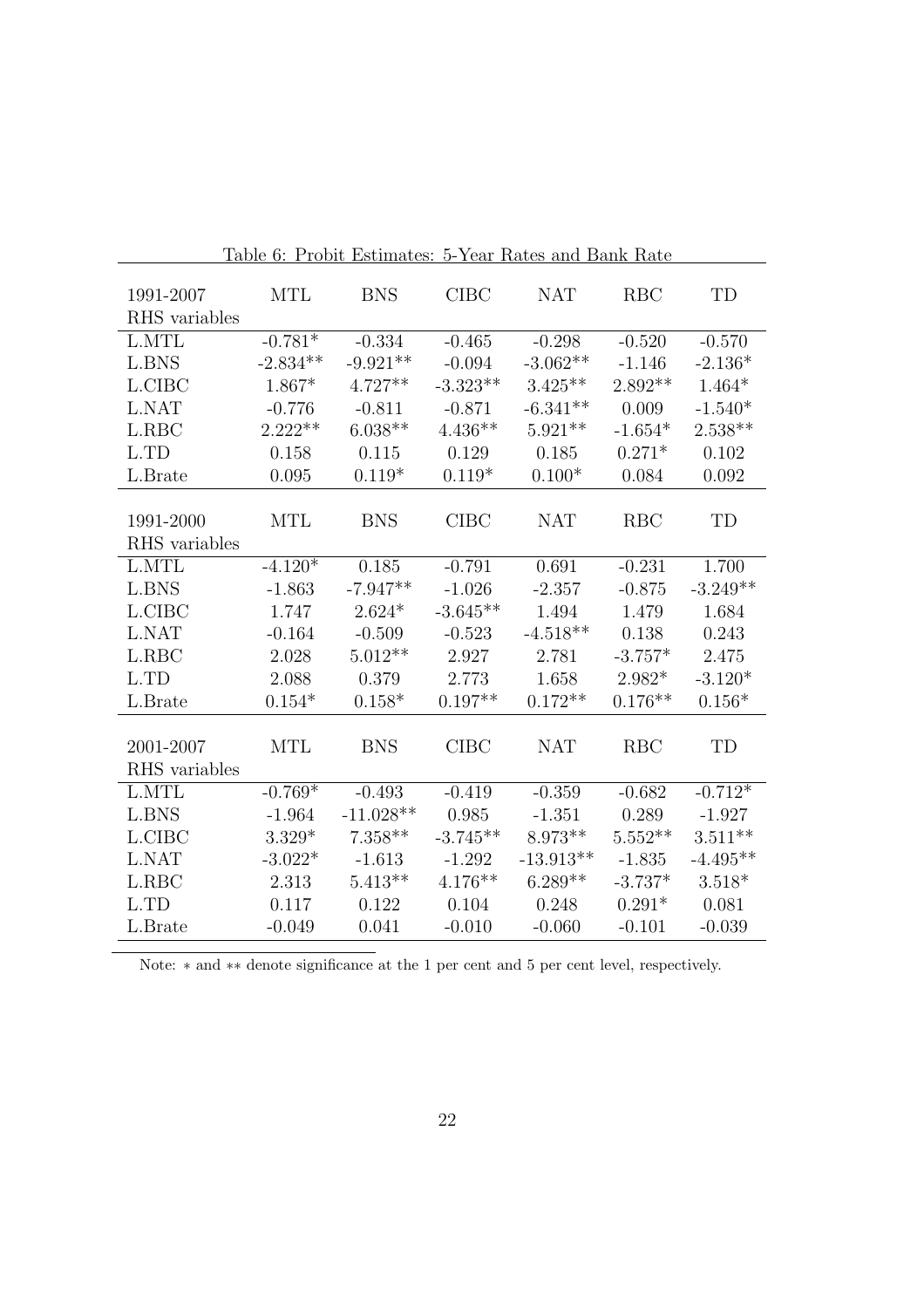| 1991-2007     | <b>MTL</b> | <b>BNS</b> | $C\text{IBC}$ | <b>NAT</b> | <b>RBC</b> | TD         |
|---------------|------------|------------|---------------|------------|------------|------------|
| RHS variables |            |            |               |            |            |            |
| L.MTL         | $-0.801**$ | $-0.310$   | $-0.109$      | $-0.307$   | $-0.791**$ | $-0.329$   |
| L.BNS         | $-0.647$   | $-5.434**$ | 0.674         | $-1.044$   | 1.264      | $-0.726$   |
| L.CIBC        | 0.806      | $3.727**$  | $-3.508**$    | $2.700**$  | 0.984      | $2.735**$  |
| L.NAT         | $-1.117$   | $-1.048$   | $-1.123$      | $-6.120**$ | $-0.563$   | $-0.610$   |
| L.RBC         | $-0.285$   | $1.147*$   | $-0.118$      | 0.965      | $-2.573**$ | 0.193      |
| L.TD          | 0.623      | 0.545      | $2.720**$     | $2.403**$  | 0.256      | $-2.668**$ |
| L.Brate       | $1.181**$  | $1.142**$  | $1.189**$     | $1.139**$  | $1.184**$  | $1.130**$  |
|               |            |            |               |            |            |            |
| 1991-2000     | <b>MTL</b> | <b>BNS</b> | $C\text{IBC}$ | <b>NAT</b> | <b>RBC</b> | TD         |
| RHS variables |            |            |               |            |            |            |
| L.MTL         | $-5.688**$ | 0.871      | 0.758         | $-0.475$   | $-0.392$   | $-0.065$   |
| L.BNS         | 0.635      | $-8.618**$ | $-0.112$      | $-0.501$   | 1.385      | $-1.284$   |
| L.CIBC        | 1.098      | 1.873      | $-4.815**$    | 1.222      | $-0.080$   | 1.411      |
| L.NAT         | $-1.088$   | 0.464      | $-1.575$      | $-6.075**$ | $-0.356$   | $-0.191$   |
| L.RBC         | 2.772      | 4.285      | 2.910         | $3.892*$   | $-3.212*$  | 1.630      |
| L.TD          | 0.737      | $-0.311$   | 1.313         | 0.439      | 1.123      | $-2.941*$  |
| L.Brate       | $1.333**$  | $1.277**$  | $1.361**$     | $1.333**$  | $1.361**$  | $1.266**$  |
|               |            |            |               |            |            |            |
| 2001-2007     | <b>MTL</b> | <b>BNS</b> | <b>CIBC</b>   | <b>NAT</b> | RBC        | TD         |
| RHS variables |            |            |               |            |            |            |
| L.MTL         | 0.485      | 0.456      | $1.309**$     | $0.801*$   | 0.184      | $1.025**$  |
| L.BNS         | $-0.811$   | $-4.996**$ | 0.850         | $-1.081$   | 1.493      | 0.197      |
| L.CIBC        | $-0.298$   | $4.425**$  | $-6.041**$    | $2.445*$   | 0.752      | $3.242**$  |
| L.NAT         | $-1.955*$  | $-2.307*$  | $-1.300$      | $-7.899**$ | $-0.777$   | $-1.672$   |
| L.RBC         | 0.187      | 0.933      | 0.391         | $1.543*$   | $-2.197**$ | 0.236      |
| L.TD          | $-0.666$   | $-1.422$   | 0.908         | 1.186      | $-2.233*$  | $-6.694**$ |
| L.Brate       | $3.059**$  | $3.053**$  | $3.531**$     | $2.789**$  | $2.709**$  | $3.450**$  |

Table 7: Probit Estimates: 3-Year Rates and Adjusted 3-Year Bond Rate

Note: ∗ and ∗∗ denote significance level at 1% and 5% level, respectively.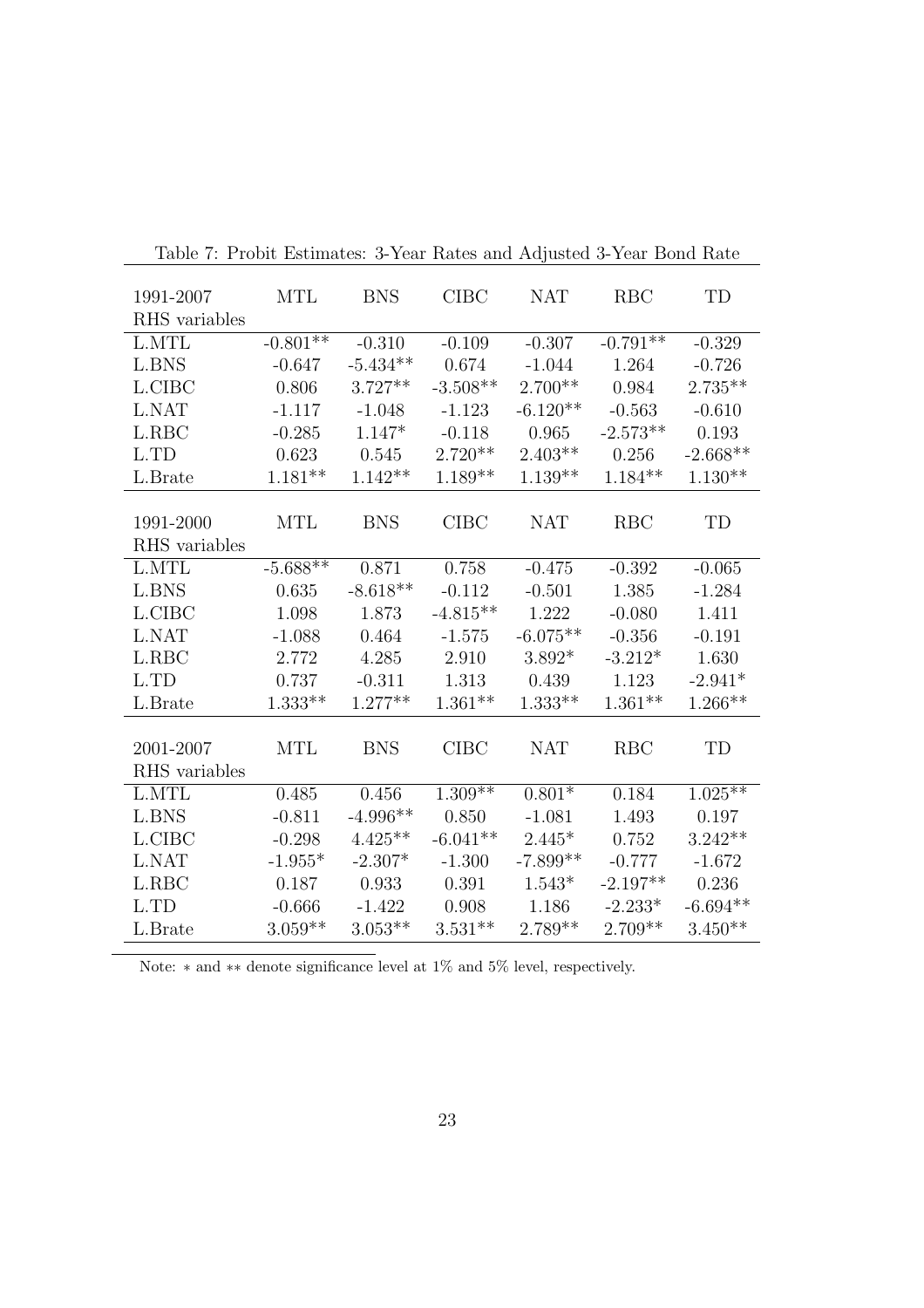| 1991-2007<br>RHS variables | <b>MTL</b> | <b>BNS</b>  | <b>CIBC</b> | <b>NAT</b>  | <b>RBC</b> | <b>TD</b>  |
|----------------------------|------------|-------------|-------------|-------------|------------|------------|
| L.MTL                      | $-1.244**$ | $-0.730*$   |             |             |            |            |
|                            |            |             | $-0.889**$  | $-0.686*$   | $-0.959**$ | $-1.006**$ |
| L.BNS                      | $-2.422**$ | $-10.229**$ | 0.612       | $-2.519*$   | $-0.576$   | $-1.551$   |
| L.CIBC                     | $1.646*$   | $4.843**$   | $-4.132**$  | $3.310**$   | $2.856**$  | 1.212      |
| L.NAT                      | $-0.978$   | $-0.916$    | $-1.020$    | $-6.853**$  | $-0.091$   | $-1.818**$ |
| L.RBC                      | 1.598      | $5.688**$   | $4.040**$   | $5.427**$   | $-2.797**$ | $1.857*$   |
| L.TD                       | $-0.030$   | $-0.061$    | $-0.062$    | 0.016       | 0.084      | $-0.095$   |
| L.Brate                    | $1.214**$  | $1.179**$   | $1.217**$   | $1.087**$   | $1.245**$  | $1.190**$  |
|                            |            |             |             |             |            |            |
| 1991-2000                  | <b>MTL</b> | <b>BNS</b>  | <b>CIBC</b> | <b>NAT</b>  | <b>RBC</b> | <b>TD</b>  |
| RHS variables              |            |             |             |             |            |            |
| L.MTL                      | $-4.974**$ | 0.191       | $-1.101$    | 0.213       | $-0.713$   | 1.445      |
| L.BNS                      | $-0.982$   | $-7.900**$  | $-0.381$    | $-1.209$    | 0.201      | $-2.447$   |
| L.CIBC                     | 1.266      | 2.097       | $-4.912**$  | 0.881       | 0.988      | 1.263      |
| L.NAT                      | $-0.641$   | $-0.692$    | $-0.870$    | $-5.099**$  | $-0.245$   | $-0.167$   |
| L.RBC                      | 2.414      | $5.650**$   | $3.615*$    | 3.036       | $-3.984*$  | 2.935      |
| L.TD                       | 1.399      | $-0.722$    | 2.127       | 0.821       | 2.221      | $-4.577**$ |
| L.Brate                    | $1.332**$  | $1.230**$   | $1.382**$   | $1.231**$   | $1.390**$  | $1.379**$  |
|                            |            |             |             |             |            |            |
| 2001-2007                  | <b>MTL</b> | <b>BNS</b>  | <b>CIBC</b> | <b>NAT</b>  | <b>RBC</b> | <b>TD</b>  |
| RHS variables              |            |             |             |             |            |            |
| L.MTL                      | $-0.126$   | 0.195       | 0.420       | 0.461       | 0.200      | $-0.062$   |
| L.BNS                      | 0.801      | $-10.524**$ | $5.099**$   | 1.282       | $3.619*$   | 0.503      |
| L.CIBC                     | 1.087      | $6.717**$   | $-8.528**$  | $8.286**$   | $4.207**$  | 1.531      |
| L.NAT                      | $-5.600**$ | $-4.214**$  | $-3.507*$   | $-19.365**$ | $-4.164**$ | $-7.123**$ |
| L.RBC                      | $-1.322$   | 2.515       | 0.812       | $4.175*$    | $-9.898**$ | 0.592      |
| L.TD                       | 0.282      | 0.323       | 0.280       | $0.449**$   | $0.522**$  | 0.203      |
| L.Brate                    | $5.028**$  | $4.885**$   | $5.345**$   | $4.677**$   | $5.413**$  | $4.448**$  |
|                            |            |             |             |             |            |            |

Table 8: Probit Estimates: 5-Year Rates and Adjusted 5-Year Bond Rate

Note: ∗ and ∗∗ denote significance level at 1% and 5% level, respectively.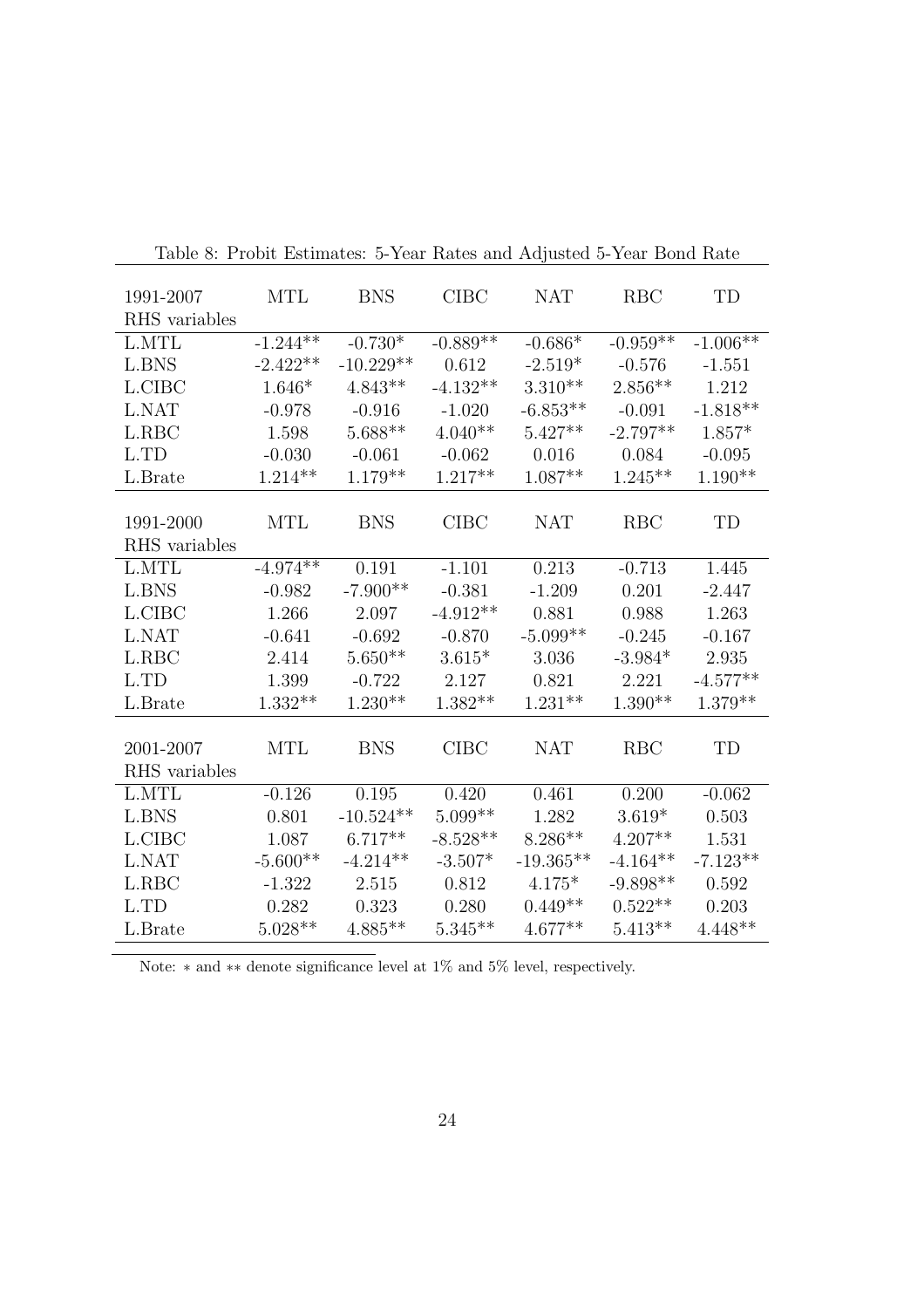|  | Table 9: Cointegration Tests |  |
|--|------------------------------|--|
|--|------------------------------|--|

|             |            |          |            |           |            | Three Year Bond Five Year Bond Five Year Bond w. Discounting |
|-------------|------------|----------|------------|-----------|------------|--------------------------------------------------------------|
| Variable    | <b>ERS</b> | PP       | <b>ERS</b> | <b>PP</b> | <b>ERS</b> | <b>PP</b>                                                    |
| <b>CIBC</b> | $-1.979$   | $-7.834$ | $-1.867$   | -7.615    | $-4.659$   | $-8.726$                                                     |
| <b>MTL</b>  | $-2.166$   | $-6.995$ | $-2.785$   | -7.043    | $-5.105$   | $-7.572$                                                     |
| <b>NAT</b>  | $-2.036$   | $-7.760$ | $-2.057$   | -7.726    | $-4.625$   | $-8.771$                                                     |
| <b>BNS</b>  | $-2.205$   | $-7.713$ | $-1.932$   | -7.639    | $-4.848$   | $-8.705$                                                     |
| RBC         | $-2.383$   | $-7.699$ | $-1.973$   | $-7.703$  | $-5.084$   | $-8.894$                                                     |
| TD          | $-2.140$   | $-7.770$ | $-1.845$   | $-5.696$  | $-3.760$   | $-6.528$                                                     |

Notes: We report Elliott, Rothenberg, and Stock  $\tau$  test statistics (ERS) and Phillips-Perron test-statistics. The 5 per cent critical value for the ERS test is -1.964 and for the PP test it is -2.860. The lag selection for the ERS test is chosen using the MAIC criterion (Ng and Perron 2001). The null hypothesis is that the residual from the interest rate equation has a unit root.

|  |  |  | Table 10: Long Run Estimates |
|--|--|--|------------------------------|
|--|--|--|------------------------------|

|             |            |           |            |           |            | 3-Year Bond 5-Year Bond 5-Year Bond with Discounting |
|-------------|------------|-----------|------------|-----------|------------|------------------------------------------------------|
| Variable    | $\alpha_i$ | $\beta_i$ | $\alpha_i$ | $\beta_i$ | $\alpha_i$ | $\beta_i$                                            |
| <b>CIBC</b> | 2.867      | $0.803*$  | 3.001      | $0.804*$  | 1.095      | 1.000                                                |
| <b>MTL</b>  | 2.810      | $0.808*$  | 2.975      | $0.805*$  | 1.049      | 1.005                                                |
| <b>NAT</b>  | 2.820      | $0.807*$  | 2.980      | $0.809*$  | 1.077      | 1.003                                                |
| <b>BNS</b>  | 2.760      | $0.813*$  | 2.992      | $0.804*$  | 1.079      | 1.003                                                |
| RBC         | 2.694      | $0.820*$  | 3.000      | $0.802*$  | 1.088      | 1.003                                                |
| TD          | 2.825      | $0.807*$  | 2.950      | $0.809*$  | 0.944      | 1.019                                                |

Notes:  $*$  denotes  $\beta_i$  significantly different from 1 at the 5 per cent level. Residuals are modelled as  $GARCH(1,1)$ . For MTL and TD 5-year rates we include a dummy variable for the "no haggle" subperiod.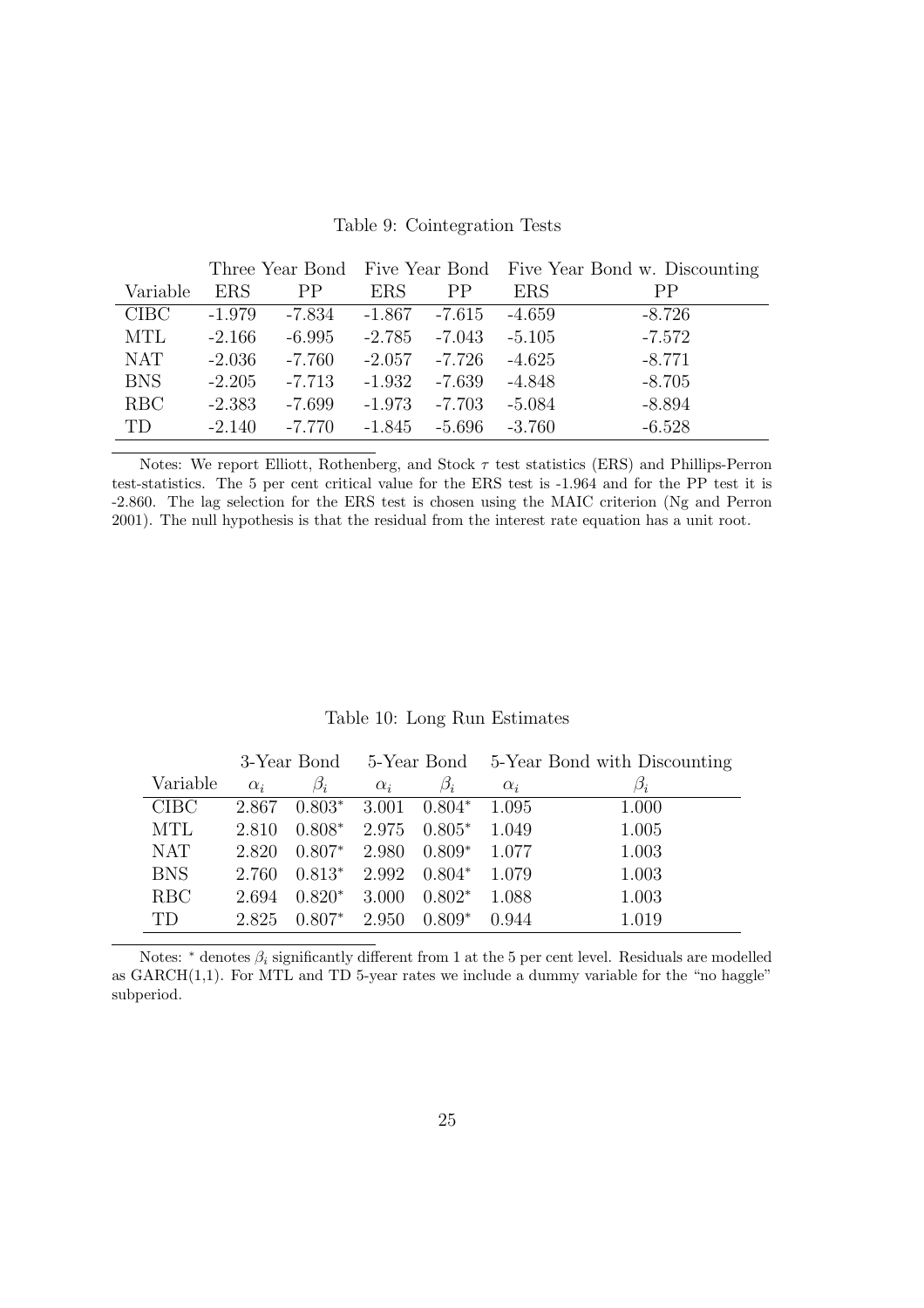| Variable    | $\lambda_i^+$ | $\lambda_i^-$ | $\omega_i^+$ | $\omega_i^-$ | $H_0: \lambda^+ = \lambda^-$ | $H_0$ : $\omega^+ = \omega^-$ |
|-------------|---------------|---------------|--------------|--------------|------------------------------|-------------------------------|
|             |               |               |              |              |                              |                               |
| <b>CIBC</b> | 0.301         | 0.390         | $-0.115$     | $-0.178$     | 1.22                         | 2.64                          |
|             | (0.000)       | (0.000)       | (0.000)      | (0.000)      | [0.270]                      | [0.105]                       |
| <b>MTL</b>  | 0.321         | 0.354         | $-0.114$     | $-0.140$     | 0.16                         | 0.48                          |
|             | (0.000)       | (0.000)       | (0.000)      | (0.000)      | [0.689]                      | [0.487]                       |
| <b>NAT</b>  | 0.252         | 0.329         | $-0.108$     | $-0.199$     | 0.84                         | 5.03                          |
|             | (0.000)       | (0.000)       | (0.000)      | (0.000)      | [0.360]                      | [0.025]                       |
| <b>BNS</b>  | 0.307         | 0.391         | $-0.112$     | $-0.180$     | 1.11                         | 3.35                          |
|             | (0.000)       | (0.000)       | (0.000)      | (0.000)      | [0.293]                      | [0.068]                       |
| <b>RBC</b>  | 0.294         | 0.387         | $-0.104$     | $-0.195$     | 1.33                         | 5.74                          |
|             | (0.000)       | (0.000)       | (0.000)      | (0.000)      | [0.249]                      | [0.017]                       |
| TD          | 0.259         | 0.359         | $-0.098$     | $-0.198$     | 1.52                         | 6.56                          |
|             | (0.000)       | (0.000)       | (0.000)      | (0.000)      | [0.218]                      | [0.011]                       |

Table 11: Asymmetry Estimates: 3-Year Rates

Notes: p-values for the null hypothesis that the parameters are equal to zero are shown in parentheses. p-values for the null hypothesis that coefficients are equal are shown in square brackets.

| Variable    | $\lambda_i^+$ | $\lambda_i^-$ | $\omega_i^+$ | $\omega_i^-$ | $H_0: \lambda^+ = \lambda^-$ | $H_0$ : $\omega^+ = \omega^-$ |
|-------------|---------------|---------------|--------------|--------------|------------------------------|-------------------------------|
|             |               |               |              |              |                              |                               |
| <b>CIBC</b> | 0.354         | 0.569         | $-0.116$     | $-0.127$     | 2.31                         | 0.08                          |
|             | (0.000)       | (0.000)       | (0.000)      | (0.000)      | [0.129]                      | [0.779]                       |
| MTL         | 0.393         | 0.466         | $-0.113$     | $-0.110$     | 0.26                         | 0.01                          |
|             | (0.000)       | (0.000)       | (0.000)      | (0.000)      | [0.610]                      | [0.936]                       |
| <b>NAT</b>  | 0.325         | 0.500         | $-0.109$     | $-0.151$     | 1.34                         | 0.94                          |
|             | (0.001)       | (0.000)       | (0.000)      | (0.000)      | [0.248]                      | [0.333]                       |
| <b>BNS</b>  | 0.337         | 0.545         | $-0.104$     | $-0.137$     | 2.14                         | 0.71                          |
|             | (0.000)       | (0.000)       | (0.000)      | (0.000)      | [0.144]                      | [0.399]                       |
| <b>RBC</b>  | 0.339         | 0.516         | $-0.107$     | $-0.148$     | 1.59                         | 1.07                          |
|             | (0.000)       | (0.000)       | (0.000)      | (0.000)      | [0.207]                      | [0.301]                       |
| TD          | 0.518         | 0.525         | $-0.132$     | $-0.047$     | 0.00                         | 4.79                          |
|             | (0.000)       | (0.000)       | (0.000)      | (0.001)      | [0.962]                      | [0.029]                       |

Table 12: Asymmetry Estimates: 5-Year Rates

Notes: p-values for the null hypothesis that the parameters are equal to zero are shown in parentheses. p-values for the null hypothesis that coefficients are equal are shown in square brackets. For MTL and TD we include a dummy variable for the "no haggle" subperiod.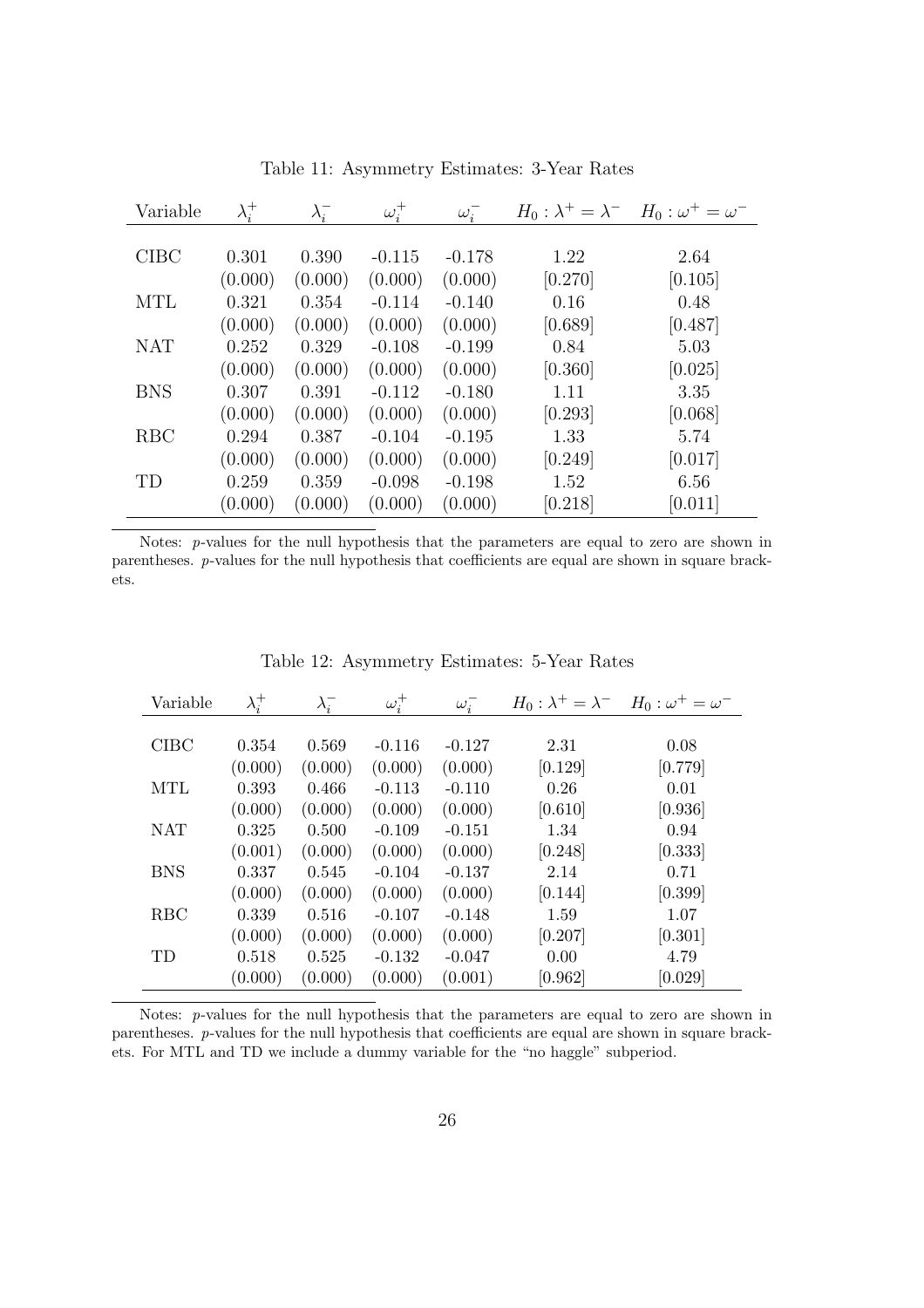| Variable      | $\lambda_i^+$ | $\lambda_i^-$ | $\omega_i^+$ | $\omega_i^-$ | $H_0$ : $\lambda^+ = \lambda^-$ | $H_0$ : $\omega^+ = \omega^-$ |
|---------------|---------------|---------------|--------------|--------------|---------------------------------|-------------------------------|
|               |               |               |              |              |                                 |                               |
| $C\text{IBC}$ | 0.192         | 0.397         | $-0.106$     | $-0.238$     | 2.34                            | 11.35                         |
|               | (0.036)       | (0.000)       | (0.000)      | (0.000)      | [0.135]                         | [0.001]                       |
| <b>MTL</b>    | 0.378         | 0.337         | $-0.123$     | $-0.130$     | 0.04                            | 0.09                          |
|               | (0.000)       | (0.000)       | (0.000)      | (0.000)      | [0.837]                         | [0.767]                       |
| <b>NAT</b>    | 0.168         | 0.319         | $-0.092$     | $-0.275$     | 1.08                            | 19.35                         |
|               | (0.077)       | (0.002)       | (0.000)      | (0.000)      | [0.300]                         | [0.000]                       |
| <b>BNS</b>    | 0.165         | 0.377         | $-0.097$     | $-0.245$     | 2.38                            | 14.8                          |
|               | (0.073)       | (0.000)       | (0.000)      | (0.000)      | [0.124]                         | [0.000]                       |
| <b>RBC</b>    | 0.162         | 0.338         | $-0.098$     | $-0.268$     | 1.71                            | 19.55                         |
|               | (0.068)       | (0.000)       | (0.000)      | (0.000)      | [0.192]                         | [0.000]                       |
| TD            | 0.491         | 0.443         | $-0.129$     | $-0.069$     | 0.15                            | 3.11                          |
|               | (0.000)       | (0.000)       | (0.000)      | (0.000)      | [0.702]                         | [0.078]                       |

Table 13: Asymmetry Estimates: 5-Year Rates with Discounting

Note: p-values for the null hypothesis that the parameters are equal to zero are shown in parentheses. p-values for the null hypothesis that coefficients are equal are shown in square brackets. For MTL and TD we include a dummy variable for the "no haggle" subperiod.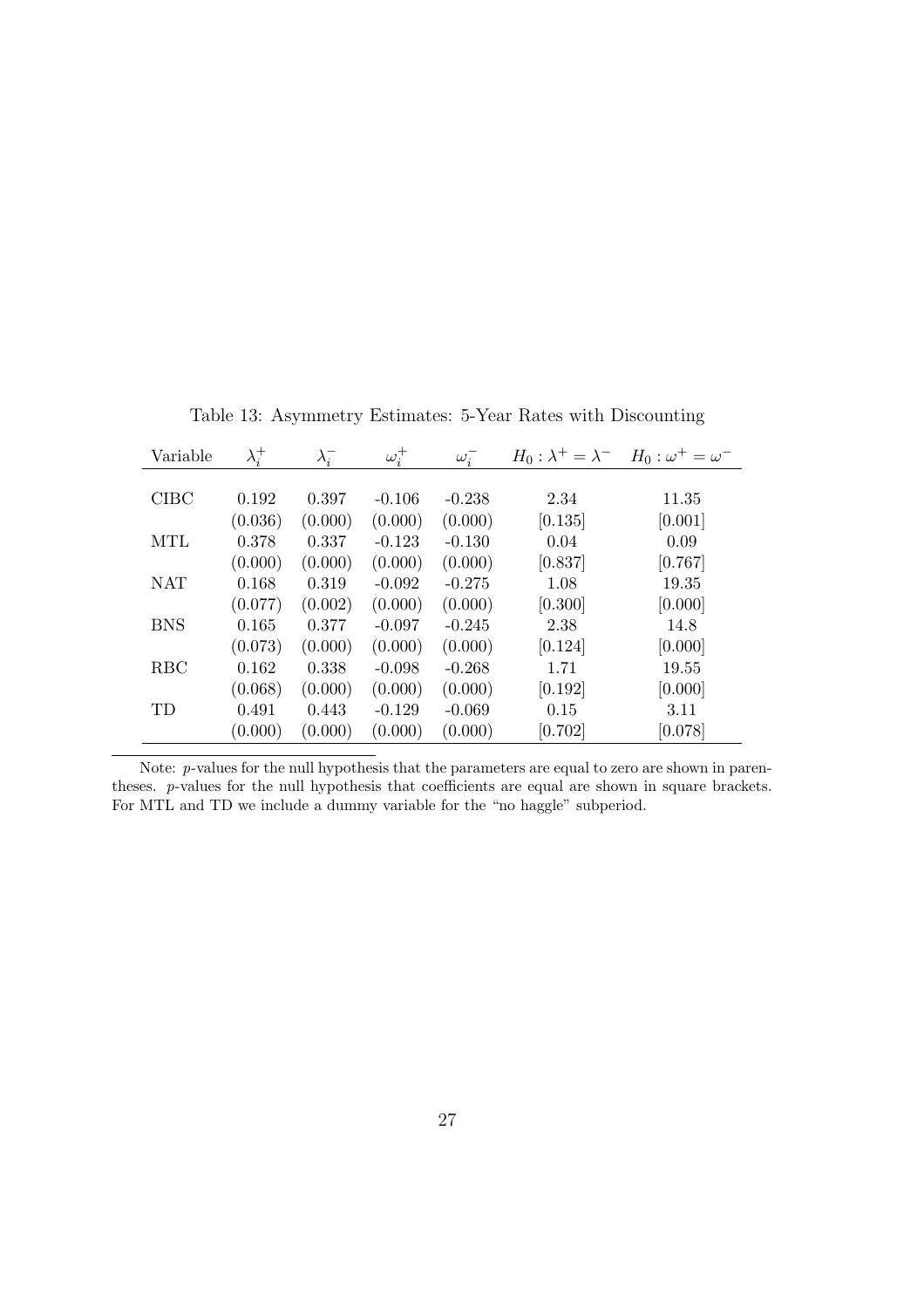## Appendix: Data Descriptions

The following statistics are available through the "Bank of Canada Banking and Financial Statistics" and "Weekly Financial Statistics" and through CANSIM. CAN-SIM identifiers are specified. All mortgage rates are in per cent and all outstanding values are in nominal Canadian dollars.

- Bank Rate (source: Bank of Canada) v122785, v39078
- 90-day Bankers' acceptance rate (source: Bank of Canada) v121775
- 91-day treasury bill rate (source: Bank of Canada) v121778
- 1-year treasury bill rate (source: Bank of Canada) v121801
- 3-year Government of Canada bond yield (source: Bank of Canada) v121787
- 5-year Government of Canada bond yield (source: Bank of Canada) v121788
- Residential mortgage credit outstanding (source: Bank of Canada) v122746
- Total credit outstanding (source: Bank of Canada) v122648
- The swap spread (source: Bloomberg) is the spread over 5-year Government of Canada bond yields that commercial banks must pay to swap 4- to 5-year fixed-term funding back to floating rate funds.
- Mortgage rates (source: CANNEX via the *Globe and Mail* newspaper) -The newspaper reports mortgage rates every Wednesday. Financial institutions included in the study include: Royal Bank of Canada (RBC), Canadian Imperial Bank of Canada (CIBC), Bank of Montreal (MTL), Scotia Bank (BNS), National Bank of Canada (NAT), Toronto-Dominion Bank (TD), Laurentian Bank, ING, First Line, London Life, HSBC, Montreal Trust, National Trust, Royal Trust, Canada Trust, General Trust, Alberta Treasury Branch, and Central Guaranty Trust.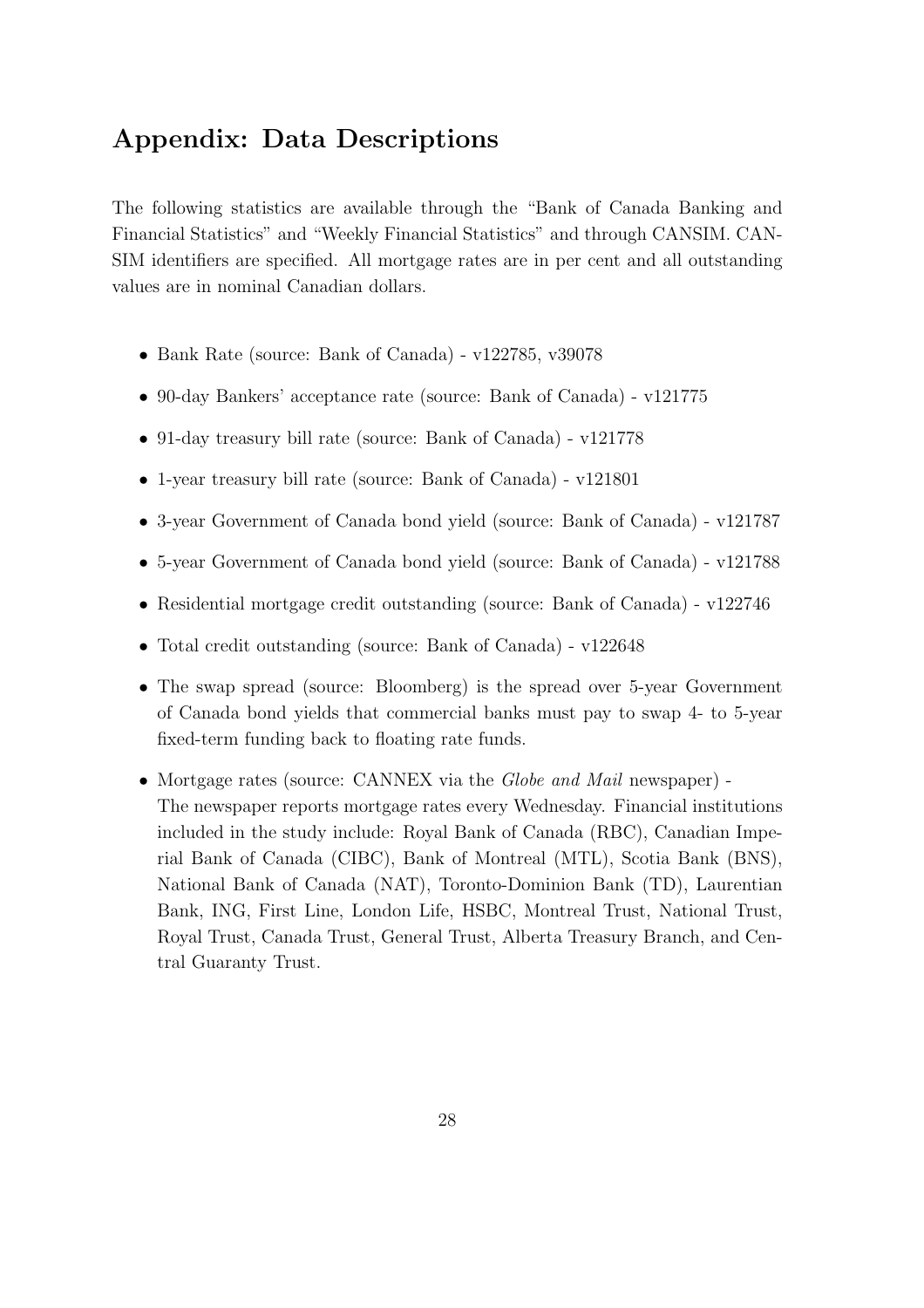## References

- Alexakis, P., and N. Apergis (1996): "ARCH Effects and Cointegration: Is the Foreign Exchange Market Efficient?," Journal of Banking & Finance, 20, 687–697.
- Allen, J., R. Amano, D. Byrne, and A. W. Gregory (2006): "Canadian City Housing Prices and Urban Market Segmentation," Bank of Canada Working Paper No. 2006-49, forthcoming in Canadian Journal of Economics.
- ALLEN, J., R. CLARK, AND J.-F. HOUDE (2008): "Market Structure and the Diffusion of E-Commerce: Evidence from the Retail Banking Industry," Bank of Canada Working Paper No. 2008-32.
- Allen, J., and Y. Liu (2007): "A Note on Contestability in the Canadian Banking Industry," Bank of Canada Discussion Paper No. 2007-7.
- Allen, M., R. Rutherford, and M. Wiley (1999): "The Relationships Between Mortgage Rates and Capital-Market Rates Under Alternative Market Conditions," Journal of Real Estate Finance and Economics, pp. 211–221.
- Arbatskaya, M., and M. Baye (2004): "Are Prices 'Sticky' Online? Market Structure Effects and Asymmetric Responses to Cost Shocks in Online Mortgage Markets," International Journal of Industrial Organization, 22, 1443–1462.
- Bakos, Y. (2001): "The Emerging Landscape for Retail E-Commerce," Journal of Economic Perspectives, 15, 69–80.
- Berger, A. (1995): "The Profit-Structure Relationship in Banking–Tests of Market Power and Efficienct Structure Hypotheses," Journal of Money, Credit, and Banking, 27, 404–431.
- BIKKER, J., L. SPIERDIJK, AND P. FINNIE (2006): "Misspecification of the Panzar-Rosse Model: Assessing Competition in the Banking Industry," De Nederlandsche Bank Working Paper No. 114.
- CARON, J.-P. (1992): "Les Taux à Terme Administrés des Banques," Bank of Canada Working Paper No. 92-4.
- Chong, B., M. Liu, and K. Shrestha (2006): "Monetary Transmission via the Administered Interest Rates Channel," Journal of Banking and Finance, 30, 1467– 1484.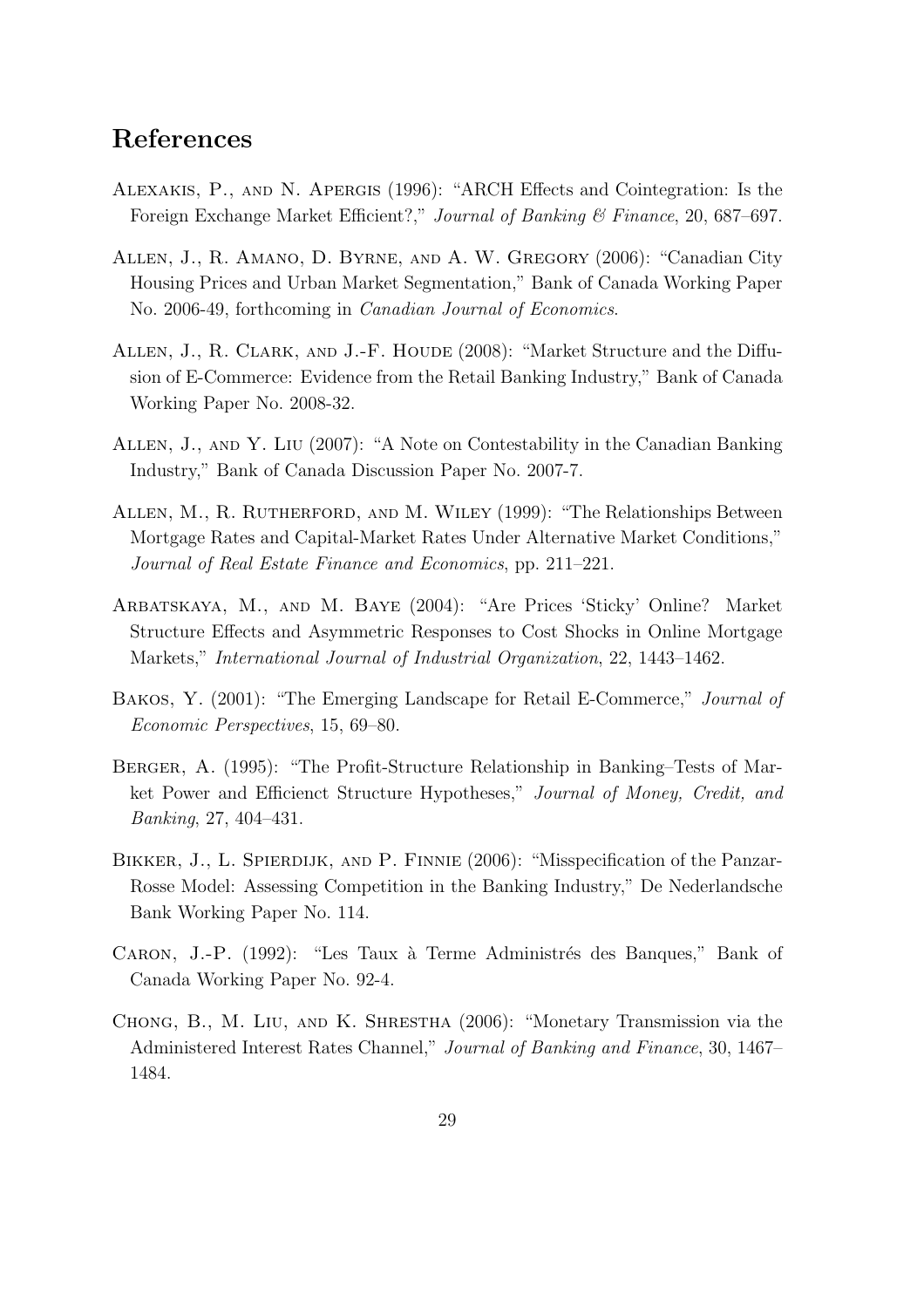- CLINTON, K., AND D. HOWARD (1994): "From Monetary Policy Instruments to Administered Interest Rates: The Transmission Mechanism in Canada," Bank of Canada Technical Report No. 69.
- CMHC (2005): "Mortgage Consumer Survey," Photocopy.
- Coccorese, P. (2005): "Competition in Markets with Dominant Firms: A Note on the Evidence from the Italian Banking Industry," Journal of Banking and Finance, 29, 1083–1093.
- Cooper, T. (1986): "Most-Favored-Customer Pricing and Tacit Collusion," Rand Journal of Economics, 17, 377–388.
- DE GRAEVE, F., O. DE JONGHE, AND R. VANDER VENNET (2007): "Competition, Transmission and Bank Pricing Policies: Evidence from Belgian Loan and Deposit Markets," Journal of Banking and Finance, 31, 259–278.
- DE HAAN, L., AND E. STERKEN (2005): "Asymmetric Price Adjustment in the Dutch Mortgage Market," DNB Working Paper.
- (2006): "Price Leadership in the Dutch Mortgage Market," DNB Working Paper No. 102.
- FROST, D., AND R. BOWDEN (1999): "An Asymmetry Generator for Error-Correction Mechanisms, with Application to Bank Mortgage-Rate Dynamics," Journal of Business and Economic Statistics, 17, 253–263.
- GOEBEL, P., AND C. MA (1993): "The Integration of Mortgage Markets and Capital Markets," Journal of the American Real Estate and Urban Economics Association, 21, 511–538.
- Hannan, T., and A. Berger (1991): "The Rigidity of Prices: Evidence from the Banking Industry," American Economic Review, 81, 938–945.
- Hofmann, B., and P. Mizen (2004): "Interest Rate Pass-Through and Monetary Transmission: Evidence from Individual Financial Institution's Retail Rates," Economica, 71, 99–123.
- Kashyap, A., and J. Stein (2000): "What Do a Million Observations on Banks Say about the Transmission of Monetary Policy?," American Economic Review, 90, 407–428.